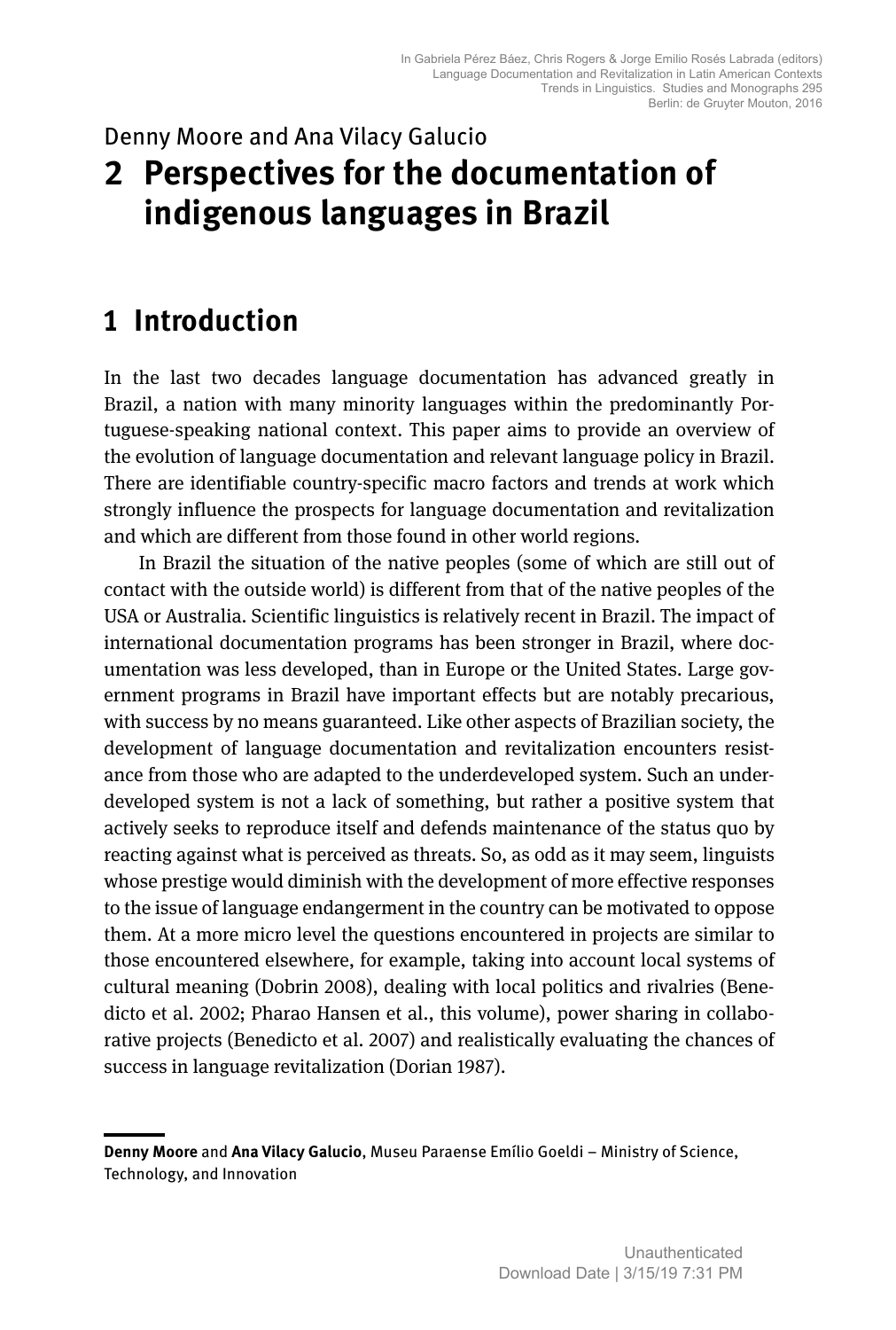Some historical information about linguistics in Brazil is presented in Section 2. Then the role and impact of the large international documentation programs are examined. Two individual documentation projects supported by international documentation programs are described briefly in Section 3. A noteworthy effort that merits attention, the indigenous language documentation program of Brazil's National Indian Foundation (FUNAI), is discussed in Section 4. Language documentation and maintenance, and language policy and planning in general, require knowledge of the situation of the languages of a country. This has been problematic in Brazil, given the large size of the country, the number of languages, and the often difficult access to speakers of the native languages, more than two-thirds of which are spoken in Amazonia. Academic politics among the community of linguists complicates the matter further. The nature of the difficulties in knowing the situation of the indigenous languages is described in Section 5. Two initiatives by the federal Brazilian government in principle aim at surveying the nation's languages: a national survey of the languages of Brazil (INDL) and the inclusion of a question about indigenous languages in the 2010 Brazilian national demographic census. The methodology of these potentially important programs and their results to date are discussed in Section 6, relating them to some of the relevant questions for language policy and management. In Section 7 a summary of the aspects presented in the paper is offered to help evaluate the perspectives for language documentation and revitalization in Brazil.

# **2 Language documentation in Brazil and the international documentation programs**

Language documentation, in some sense, was carried out early in Brazilian colonial history, with descriptive efforts by Jesuit missionaries; for example, Anchieta (1595). That work was tied to practical aims and did not continue. The Jesuits were expelled in the mid eighteenth century. In the last half of the nineteenth century and the first half of the twentieth century, non-specialists, especially members of scientific expeditions, achieved a certain amount of linguistic description. Notable among these non-specialists were Karl von den Steinen, General Couto de Magalhães, Theodor Koch-Grünberg, Curt Nimuendajú, Emilie Snethlage, and João Capistrano de Abreu. Modern scientific studies began in the second half of the twentieth century. Mattoso Câmara Junior established the Linguistics Sector of the Museu Nacional in Rio de Janeiro in 1961 and wrote a monograph about indigenous languages (1965), in spite of not being a fieldworker himself. By the middle of the 1980s the study of indigenous languages had spread to a number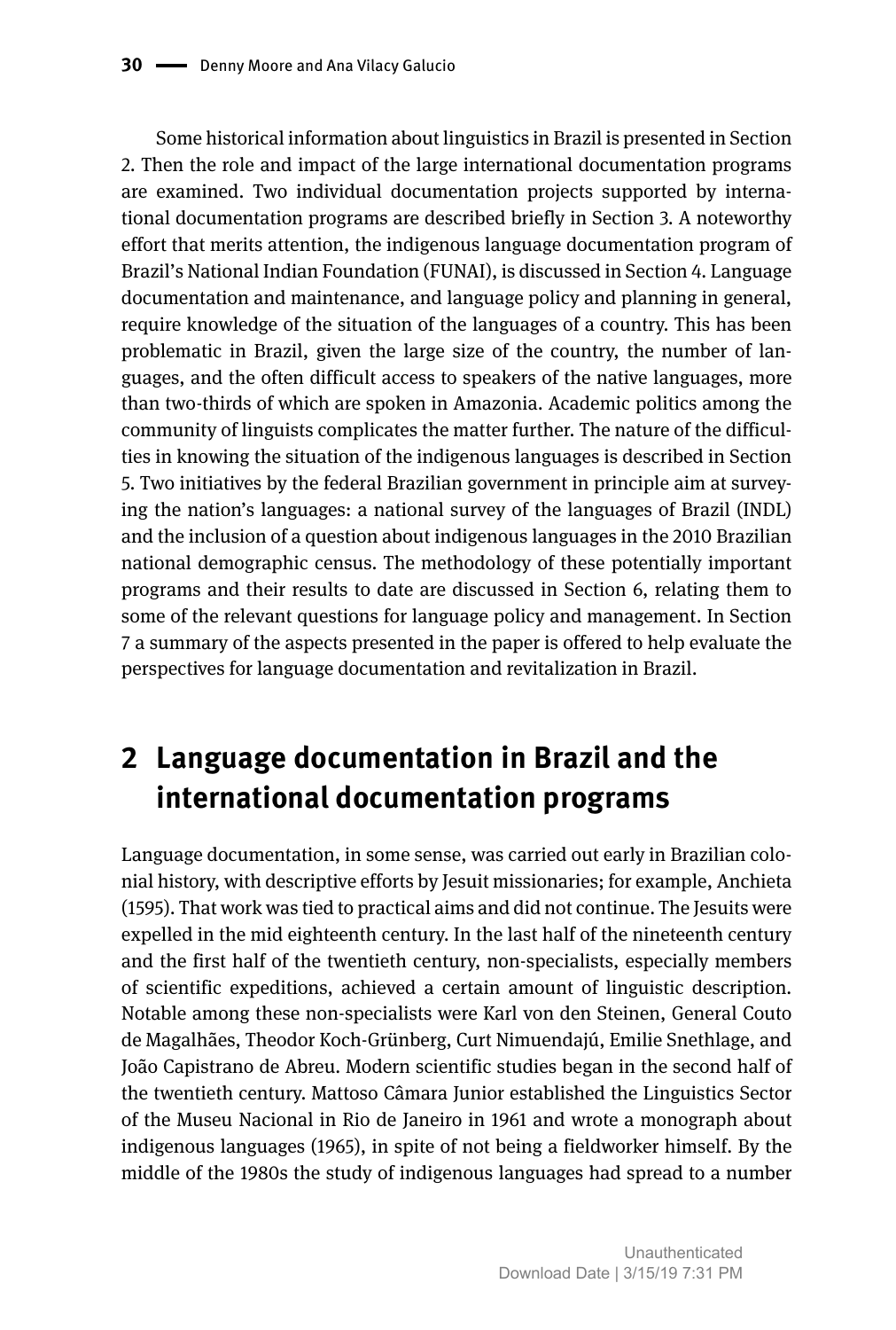of universities and it has continued spreading to almost all regions of Brazil. Beginning in the late 1980s a number of Brazilian students went abroad to pursue graduate studies in linguistics. Upon their return they contributed to the national capacity in scientific linguistics by bringing recent theory and methods from the centers where they studied. The first comprehensive grammar of an indigenous language written by a Brazilian linguist in decades was published by Seki (2000).

For a period of time, ranging from the late 1950's to the early 1980's, the Summer Institute of Linguistics (SIL) occupied a prominent position in the study of Brazilian indigenous languages. An accord of cooperation was established between the Museu Nacional and SIL in 1956, and it was terminated only in 1981. With the increase in the number and quality of Brazilian scientific linguists the importance of foreign missionaries in the study of native languages has decreased and no national academic institutions have formal cooperation agreements with SIL at the present time. Missionary linguists have not participated in the recent development of language documentation in Brazil. However, they continue to be active in the field and promote religious conversion which may threaten traditional verbal culture.

The greater Brazilian capacity in linguistics was important when the large international language documentation programs began. The DOkumentation BEdrohter Sprachen (DOBES) program of the Volkswagen Foundation supported projects in Brazil beginning in 2001. The Endangered Languages Documentation Programme (ELDP) administered by the School of Oriental and Asian Studies of the University of London, with resources from the Hans and Lisbet Rausing Charitable Fund, supported projects in Brazil starting in 2002. These programs were notably friendly to countries with great linguistic diversity where the national capacity in language documentation could be developed. In the first rounds of the competition for these projects the Brazilian linguists who had studied abroad and the foreign linguists residing in Brazil were more successful, owing in part to their familiarity with foreign languages and international norms for project proposals, as well as greater exposure to the international concern for endangered languages and for language documentation and revitalization. The languages in Brazil documented with support from the DOBES and ELDP projects are listed in Table 1 below.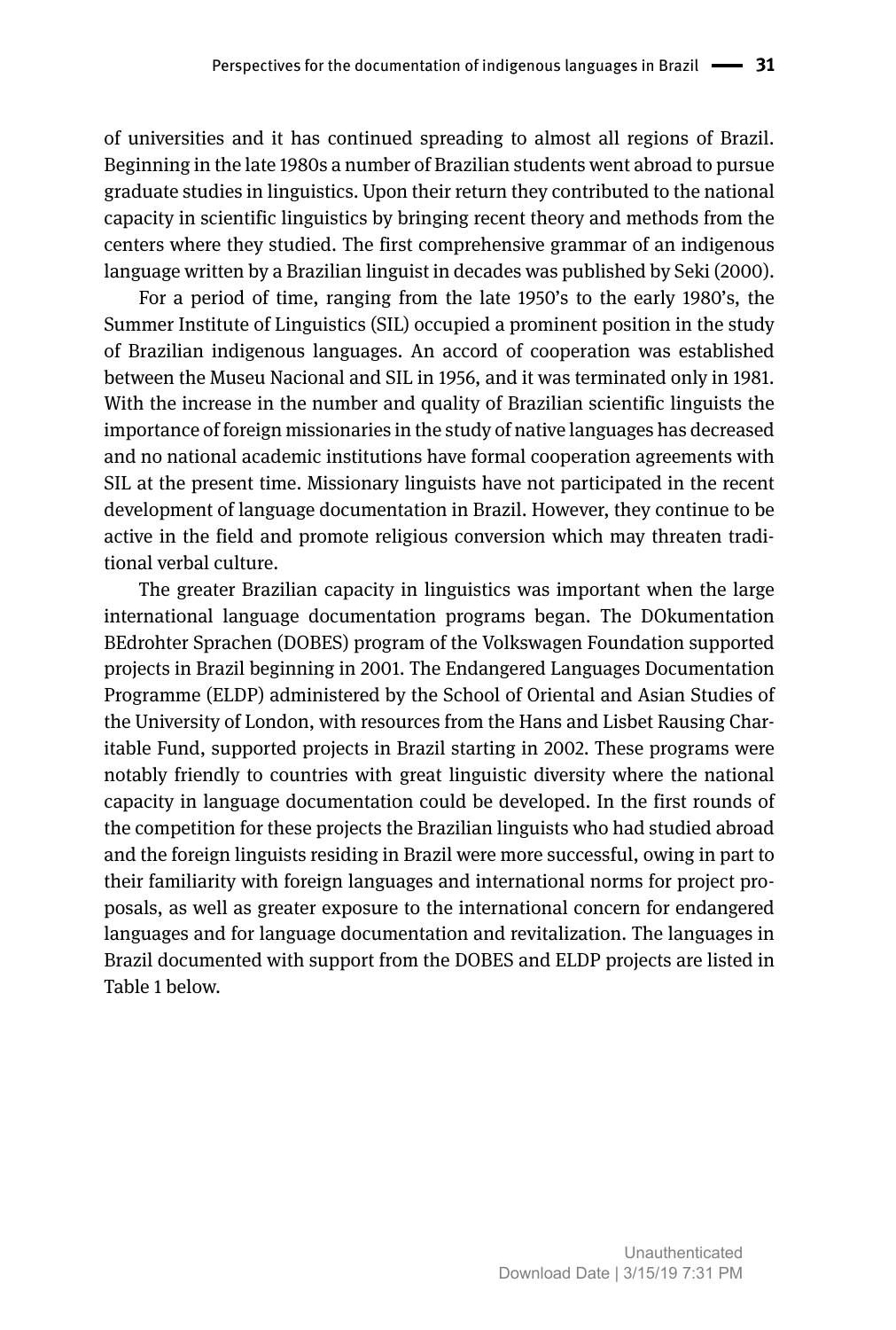| Language (family)       | Linguist        | Institution $(s)^1$                           |  |
|-------------------------|-----------------|-----------------------------------------------|--|
| DOBES:                  |                 |                                               |  |
| Kuikuro (Carib)         | Franchetto      | Museu Nacional                                |  |
| Trumai (isolate)        | Guirardello     | MPI Nijmegen/Museu Goeldi                     |  |
| Aweti (Tupí)            | Drude           | Free University of Berlin/Museu Goeldi        |  |
| Kaxuyana (Carib)        | Meira           | Leiden/Museu Goeldi                           |  |
| Bakairi (Carib)         | Meira           | Leiden/Museu Goeldi                           |  |
| Mawé (Tupí)             | Meira           | Leiden/Museu Goeldi                           |  |
| Kaxinawá                | Camargo         | <b>CNRS</b>                                   |  |
| Aikanã (isolate)        | van der Voort   | MPI Nijmegen/Museu Goeldi                     |  |
| Kwazá (isolate)         | van der Voort   | MPI Nijmegen/Museu Goeldi                     |  |
| ELDP:                   |                 |                                               |  |
| Puruborá (Tupí)         | Galucio         | Museu Goeldi                                  |  |
| Sakurabiat (Tupí)       | Galucio         | Museu Goeldi                                  |  |
| Karo (Tupí)             | Gabas           | Museu Goeldi                                  |  |
| Ayuru (Tupí)            | Demolin         | Free University of Brussels/Univ of São Paulo |  |
| Salamãy (Tupí)          | Moore           | Museu Goeldi                                  |  |
| Xipaya (Tupí)           | Rodrigues       | Federal University of Pará                    |  |
| Apurinã (Arawak)        | <b>Facundes</b> | Federal University of Pará                    |  |
| Ofayé (Macro-Jê)        | Ribeiro         | University of Chicago/Federal Univ of Goiás   |  |
| Kaduwéu (Guaykuru)      | Sandalo         | <b>State University of Campinas</b>           |  |
| Enawenê Nawé (Arawak)   | de Resende      | <b>Museu Nacional</b>                         |  |
| Oro Win (Chapakura)     | Birchall        | Radboud University Nijmegen/Museu Goeldi      |  |
| Waikhana (East Tukano)  | Stenzel         | Federal Univ of Rio de Janeiro                |  |
| Wanano (East Tukano)    | Stenzel         | Federal Univ of Rio de Janeiro                |  |
| Kanamari (Katukina)     | Dienst          | <b>Goethe University</b>                      |  |
| Akuntsu (Tupi)          | Aragon          | University of Utah                            |  |
| Kubeo (Tukano)          | Chacon          | University of Utah                            |  |
| Desana (Tukano)         | Silva           | University of Utah                            |  |
| Gavião (Tupi)           | Meyer           | Museu Goeldi                                  |  |
| Suruí (Tupi)            | Meyer           | Museu Goeldi                                  |  |
| Dâw (Nadahup)           | <b>Epps</b>     | University of Texas, Austin                   |  |
| Paressi-Haliti (Arawak) | da Silva        | Federal University of Rio de Janeiro          |  |
| Paressi-Haliti (Arawak) | Brandão         | University of Texas, Austin                   |  |

**Tab. 1:** Languages documented with support from DOBES and ELDP projects in Brazil

These programs, along with some support for projects from other international entities such as the National Science Foundation and the Endangered Language Fund, helped to introduce digital technology and documentation methods into

**<sup>1</sup>** Institutions to which the linguists were associated at the time of the project.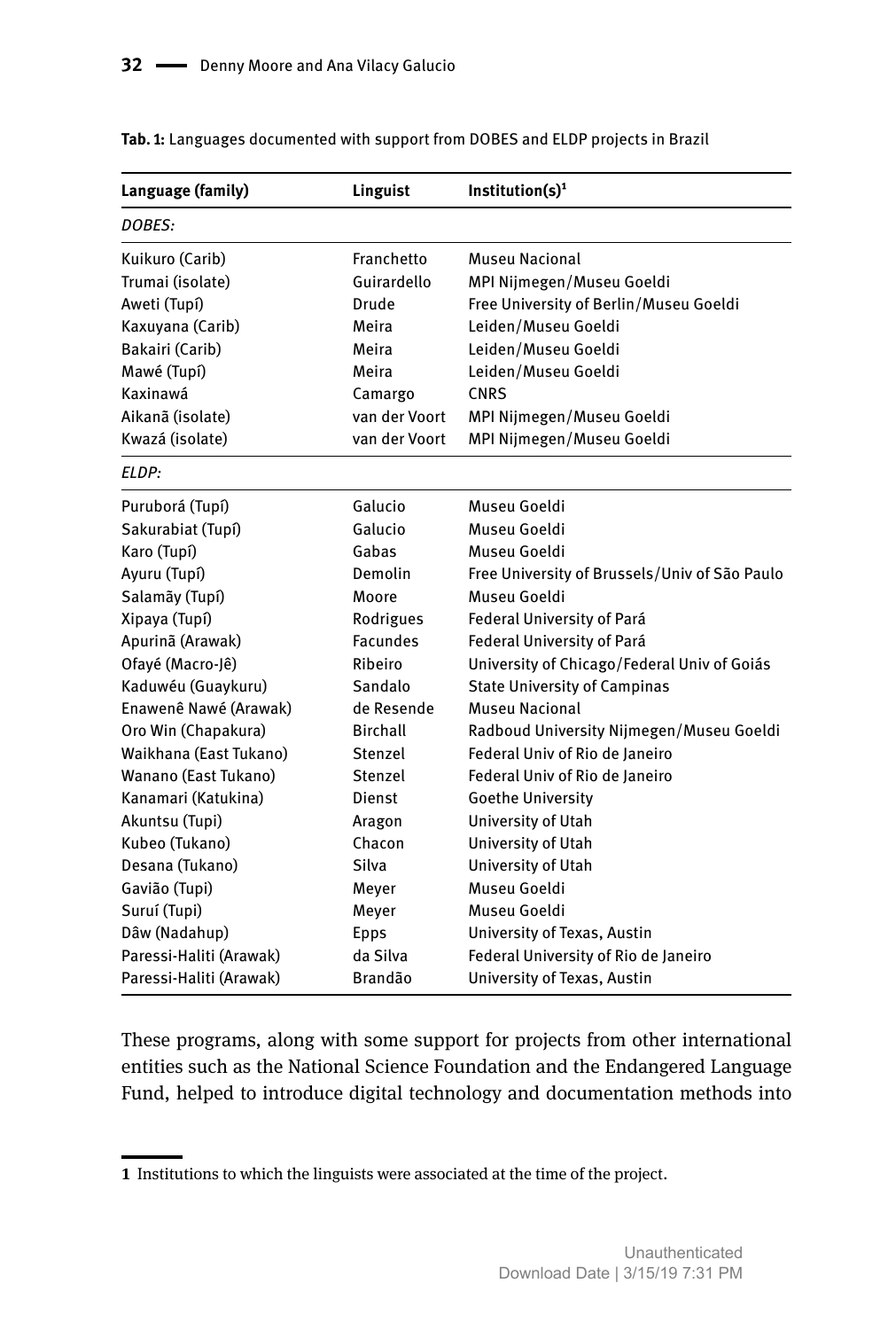Brazilian linguistics. They also made language documentation more prestigious and encouraged descriptive and diachronic studies based on the data they provided. For example, the documentation project of Sérgio Meira with the Bakairi and of Bruna Franchetto with the Kuikuro provided essential data for the classification of the southern Carib languages and their relation to the Cariban family (Meira and Franchetto 2005). This ground-breaking article concludes that the southern Carib languages do not form a single subgroup, since there is no evidence of innovations shared by all of them. The evidence favors two independent sub-branches of the Cariban family in the south: Bakairi-Ikpeng and Kuikuro. This implies that the diversity is not greater than in the north and undermines the hypothesis of a southern origin of the Cariban family.

# **3 Examples of documentation projects in Amazonia**

Two examples of documentation projects for Amazonian languages are given below. The first is noteworthy because it was aimed at a very precarious language situation and achieved considerable benefit for the native community nonetheless. The second is notable for its unusual objects (whistled and instrumental speech) and for its pioneering methods, as well as its effect in encouraging traditional practices. In both projects, the native communities and the linguists discussed fully the objectives and procedures of the project with everyone involved, offering suggestions and critical observations until a consensus was reached that was viable and satisfactory to all participants. Community support and participation was very strong, as is generally the case among Brazilian indigenous peoples for documentation projects which return the project results to the community in an intelligent, usable manner. As discussed by O'Meara and Guadarrama (this volume) in the context of Mexico, the question of providing accessibility to the results of documentation projects is an important issue, especially in places where the speaker communities are geographically isolated or at least rural and, in most cases, have no access to technological infrastructure.

#### **3.1 Documentation of the Puruborá language**

The Puruborá case is illustrative of the local impact of language documentation projects. The Puruborá indigenous people live in the state of Rondônia (Brazil). Their initial contact with western settlers was around the first decade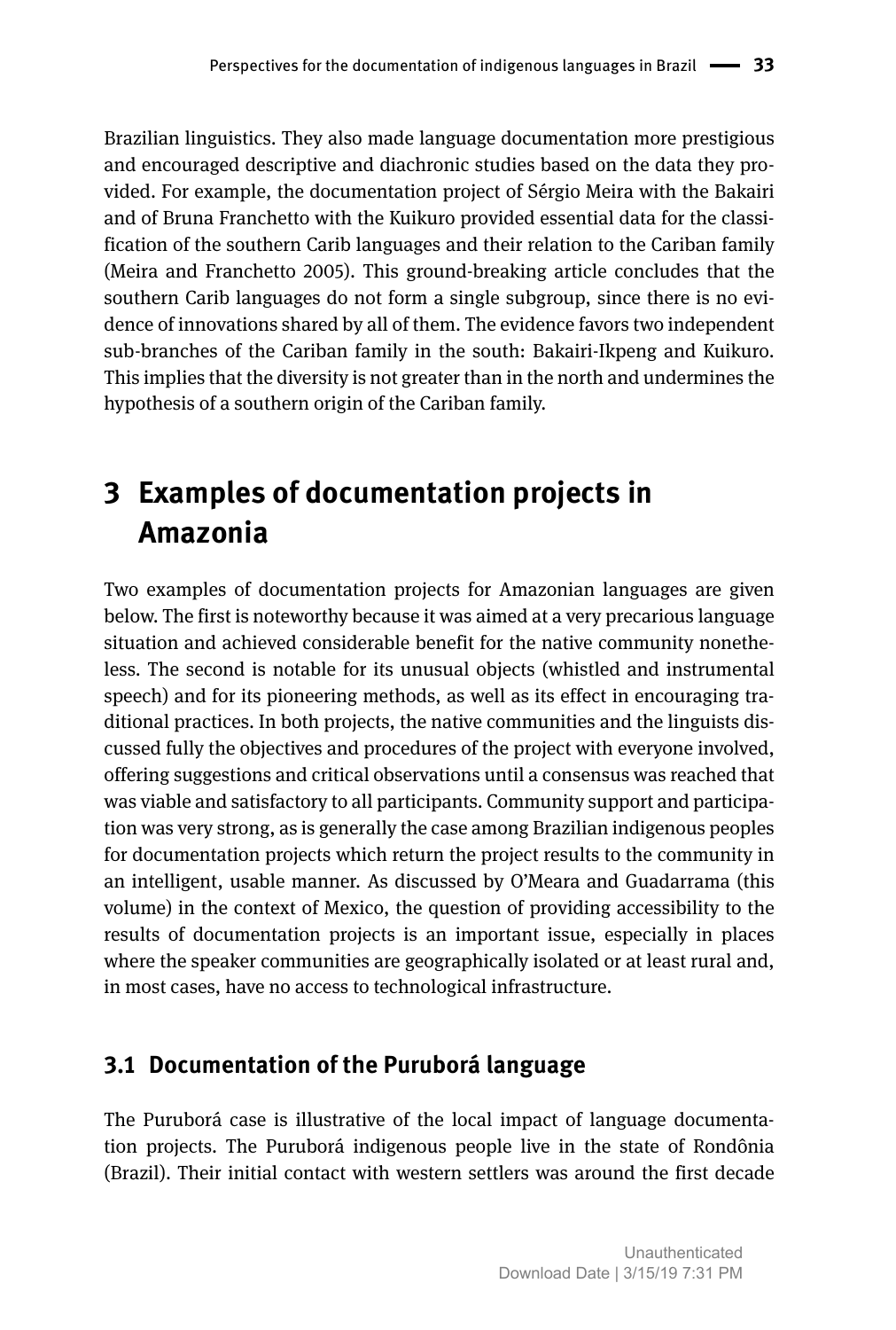of the twentieth century. By the end of the 1940s, their population was reduced to about 150 people, decimated by various diseases. At that time they left the demarcated indigenous territory, where they had been living for three decades, and spread out around the region. That is when the Puruborá language ceased to be used, and the youth no longer learned the language. Afterwards, reference to this people is practically nonexistent. The Puruborá language and people were considered extinct. Until the first years of the twenty-first century, there was no mention of the Puruborá in the official registers regarding indigenous people or spoken indigenous languages in Brazil. A new chapter in the history of the Puruborá began with the identification of some Puruborá families near the old Puruborá territory in the year 2000. Since then there has been an active search for Puruborá descendants led by the Puruborá themselves, and they now number over 400 people spread over various towns in the Brazilian state of Rondônia. The families that remained in the area near the traditional territory and started the identification process are identified as the core of the community. Their location is seen both by the Puruborá and by the state representatives as the "Puruborá village", despite the fact that official recognition from the Brazilian government as well as the demarcation of a Puruborá Indigenous Territory is still under investigation. Since 2001, the Puruborá organize larger assemblies where most of the remaining Puruborá gather together to help build the sense of community and belonging as well as to decide on the directions of the Puruborá movement.<sup>2</sup> The Puruborá now have their own social organization and a political leader chosen in an assembly.

The Puruborá language is the only known member of the Puruborá branch of the Tupian family, but at present there are no remaining fluent speakers and only two semi-speakers or rememberers.3 Over the last three generations, it has not been taught or used as a language of regular communication. In 2001 the Museu Emílio Goeldi started a project to document this language, as part of a larger ELDP documentation project that aimed to document five highly endangered Tupian languages. The objective of this project was to carry out systematic documentation, registering all of the remaining aspects of the Puruborá language and culture that were still accessible. Before this project the only sources of information about Puruborá were old wordlists of limited size and value (Koch-Grün-

**<sup>2</sup>** Some of these assemblies were recorded by the documentation project, resulting in three documentaries.

**<sup>3</sup>** In 2001, at the onset of the documentation project there were eight Puruborá elders, but only six of them still remembered words or sentences in the Puruborá language. Between 2001 and 2013, four of these elders passed away.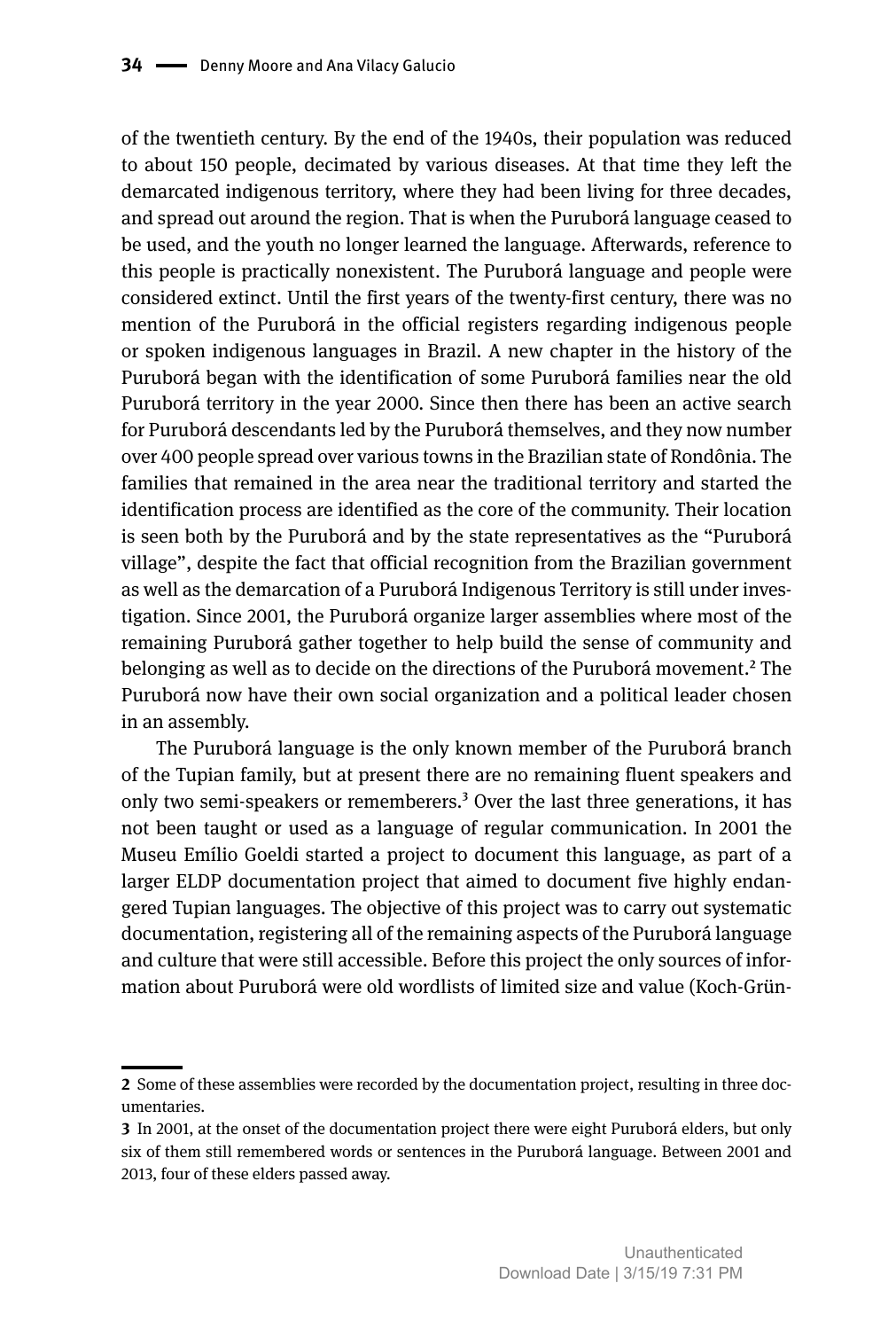berg 1932; Bontkes 1968; Moore 1989). This is an example of the current linguistic situation in Brazil, where the languages most threatened with extinction, with a reduced number of speakers and lack of transmission across generations, are typically the least studied (see Section 5 below).

The Puruborá Documentation Project involved fieldwork, audiovisual documentation, organization of language data into databases, descriptive study, and the return of the material produced and the knowledge gained of what remained of the language to the Puruborá people. This project greatly increased the materials available for the Puruborá language. The documented corpus, composed of short word lists in 2001, has now around 1,000 words as well as dozens of sentences. This material forms the largest source of data available for the Puruborá language, consisting mostly of audio recordings, with some parts supplemented by video recording. The documentation efforts focused on parts of the language that were still recoverable. The Puruborá speakers were primarily able to remember concrete vocabulary items – abstract vocabulary and grammatical knowledge were more difficult to remember. The project produced 50 hours of audio and video recordings of cultural and linguistic information. The research also helped to locate various historical documents containing ethno-historical information about the Puruborá, which have been used by the community in their struggle for recognition of their traditional land. Five audio CDs, three audio DVDs and four DVDs of cultural and linguistic data have been produced and returned to the Puruborá people, including the people living away from the so-called Puruborá village. All the material produced by the project was deposited at the Museu Goeldi digital archive, where it is organized and stored for future use.

The documentation project greatly benefited from the continued support of the Puruborá community, which includes all the remaining 400 plus Puruborá people gathered together in the Puruborá assemblies, as they showed a growing interest in the reaffirmation of their indigenous identity and the recovery of what was left of their traditional language and culture. All the remaining elders that still retained parts of their language have actively participated in the study and recording of the language. The project tested a methodology, which proved to be successful, for the documentation of a highly endangered language: the reunion of the remaining speakers (who are frequently geographically dispersed) in order to stimulate their memory and facilitate the collection of information. This method was shown to be extremely effective with the Puruborá and can be used in similar cases. At the beginning, the project did not expect to document the language beyond lexical data since it had not been spoken for over 30 years. However, the project activities helped the remaining speakers to remember various aspects of the language, thus increasing the scope of documentation.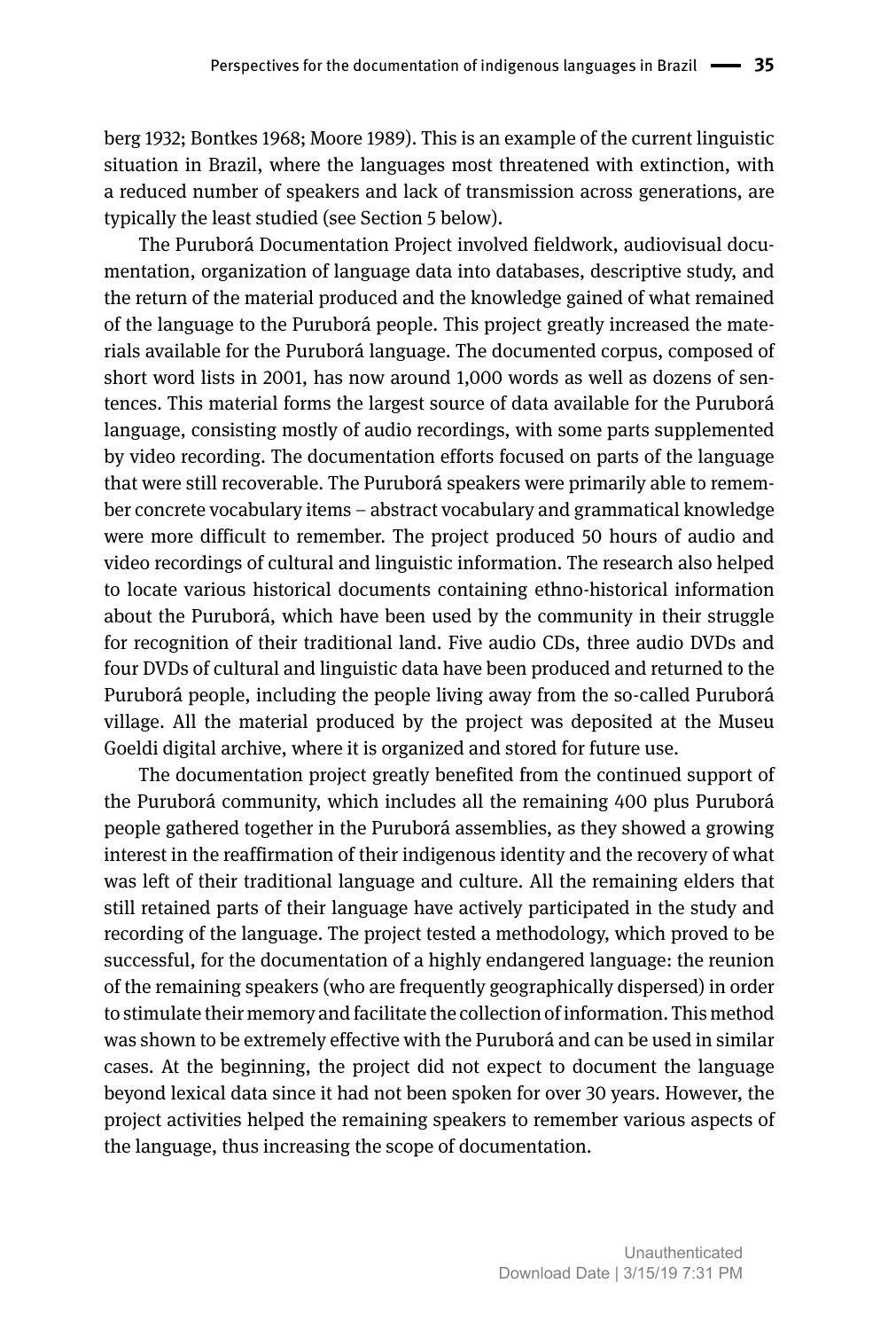The project also awoke the interest of the younger generations. Initial steps were made toward acquainting the younger Puruborá with their linguistic heritage. In 2005 a Puruborá orthography was proposed and discussed in the Puruborá assembly (Galucio 2005b). This began the process of literacy in Puruborá and has aided the younger generation in learning aspects of their language. In 2012, the state government hired a young Puruborá, who had learned some of the language as recorded by the elders and documented through the project, to teach Puruborá at the community school, built by the Puruborá in the same location where the assemblies take place. As a result, some members of the community who live near the area that has been called the Puruborá village are now learning what was recalled by their older relatives, using the material produced by the project. The project also developed written materials for the community. In 2013, a bilingual Puruborá-Portuguese booklet of animal names (Galucio, Puruborá, and Aporete Filho 2013) was produced in collaboration with the two elders who have the best recollection of the language, for use in the community school.

The development of this project showed that it is possible to carry out successful documentation of highly endangered languages, helping to safeguard traditional cultural and linguistic heritage, even in situations where the language is extremely fragile. The materials collected throughout the project show the importance of this type of work from a sociocultural and scientific viewpoint. Many of the discoveries about the Puruborá language that resulted from this project could not have otherwise come about. For example, valuable information was gathered for the internal classification of the Tupian language family as a result of the project (Galucio and Gabas 2002). The results have also provided a basis for the analysis of the phonetic and phonological structure of the Puruborá language (Galucio 2005a; Santos and Galucio 2007a, 2007b). This project may also serve as a viable methodological model for documentation and revitalization projects focused on protecting linguistic heritage, especially in the most difficult and extreme cases.

## **3.2 Documentation of the whistled and instrumental speech of the Gavião and Suruí of Rondônia, Brazil**

A documentation project by Julien Meyer and Laure Dentel (2008–2012) supported by the ELDP was unusual in aiming at the documentation of whistled speech and instrumental speech among the Gavião and Suruí (Paiter) peoples of Rondônia, Brazil. These two language forms are used in many regions of the world as complementary speech registers either for distance communication or for emulating songs, but have seldom been described in Amazonia. Documentation of these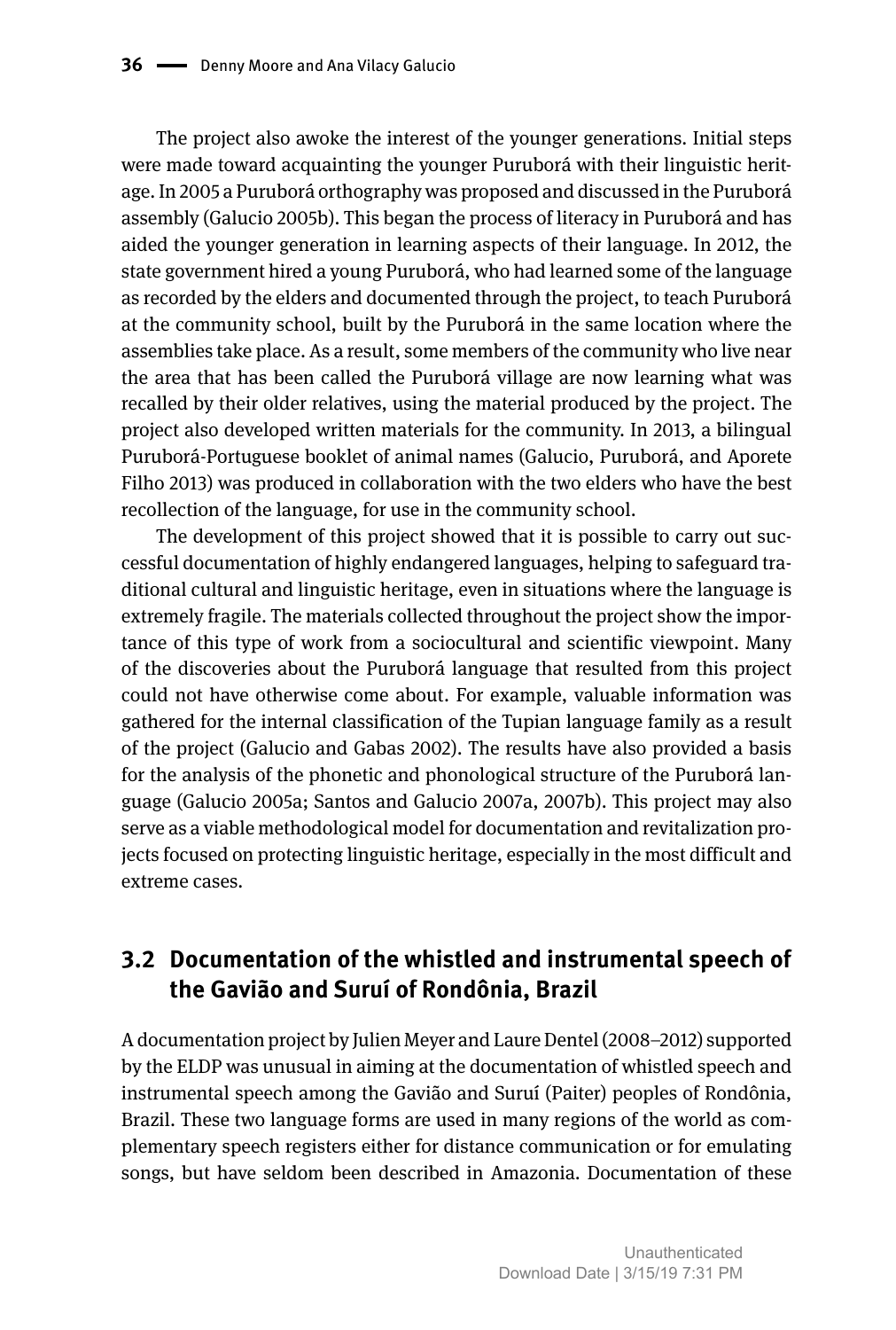important parts of verbal culture is urgent since they generally disappear long before the spoken language. They are often not noticed, even by linguists and anthropologists who work with the people who have these practices. Whistled speech in Amazonia is most frequently performed in the forest, and any reduction of the time native peoples spend in the forest diminishes its frequency of occurrence. Instrumental speech involves a number of skills, such as constructing the instruments from natural materials, mastering the art of playing the instruments, and learning a repertoire of traditional music. These skills can be easily lost in the youngest generation through disuse. The relation of much traditional music to traditional spiritual beliefs provokes missionary opposition to it, which may promote loss.

Studies of these speech imitations have scientific relevance for questions such as:

- What is the relation between the phonology of a language and its whistled or instrumental form?
- How much can the acoustic signal be reduced while maintaining intelligibility?
- How are these forms of language used and why?

Previous studies had produced analysis of the phonology of Gavião (Moore 1984, 1999) and Suruí (Guerra 2004) that was adequate for the required scientific linguistic basis for the work. The methodological steps in the documentation of the whistled speech were as follows (Moore and Meyer 2014):

- Preliminary inquiry to determine who were the most adept whistlers, when, where and how whistling was used. Recording of whistling was initiated.
- Recording of the common whistled sentences and transcription of these sentences as they would be normally spoken. The various methods of whistling, some involving the use of hands, were recorded.
- Recording of spontaneous occurrences of whistled conversations in audio and video, with subsequent transcription of these conversations as they are normally spoken.
- Double recordings in audio and video, near the speaker and near the hearer, of prepared sentences to test intelligibility. Observation of speaker strategies to maximize intelligibility.
- Recording of whistled and spoken word lists for phonetic detail.
- Phonetic and phonological analysis of the recordings.
- Preparation of audio and video documentation materials for the native community.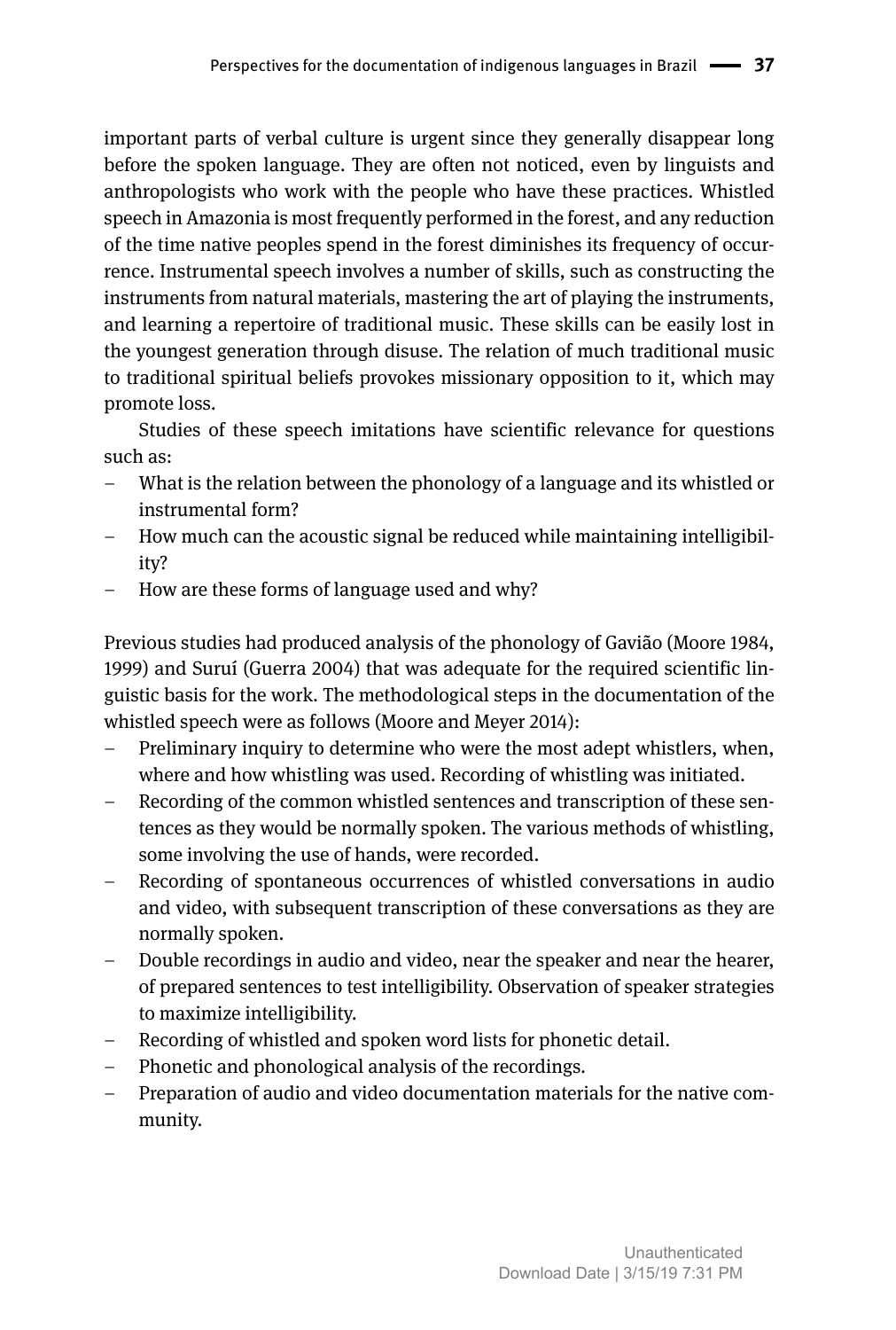Among other results, the study demonstrated that whistling was more intelligible than speech at a distance. The messages being communicated are tied to the immediate shared context, which helps in interpretation. For example, whistling can convey instructions during a hunt or a request to bring some object. In the forest, whistling does not betray human presence to potential prey. It is used often in the Gavião villages, though much less so in the Suruí villages. As would be expected in the case of a tone language, Gavião whistling conveys the F0 of speech, as well as contrastive length, but not vowel timbre. Consonants are less articulated (for example, by the lips or teeth) during hand whistling. Consonant articulation is more important when context is reduced.

Worldwide, instrumental speech (for example, talking drums) takes many forms. Among the Gavião there are three musical instruments that are said to "speak": a flute, a pair of mouth bows, and large bamboo clarinets that play one note each (requiring three players to play, taking turns to vary the melody). Each instrumental music piece that is said to speak has a traditional song associated with it, though that is not sung while it is played. There are, then, three things to be recorded separately and correlated: the music as it is played by the instruments, the associated song, and that song as it is normally spoken (Meyer and Moore 2013). The methodological steps for documentation were as follows:

- Initial fact finding about who has the knowledge of the talking instruments, how they are made, when and how they are played. Details are needed about what the instruments say, the repertoire of songs, contexts of use, and the sound production capacity of each instrument.
- Documentation of how the instruments are constructed and tuned.
- Recording each song in each of its three forms: played on instruments, sung, and spoken normally.
- Linguistic treatment of the sung and spoken forms of the songs, including transcription, translation, and detection of unusual words or morphology.
- Edition of preliminary documentation videos and the correction of these with native consultants.
- Analysis in terms of acoustics, phonology, and musicology of the three forms of the songs and the relations between them.
- Preparation of audio and video material in the form of CDs and DVDs for the community, the National Indian Foundation, and archiving in Brazil.

The results showed that the contrastive tone and length of the language were dominant factors in the relations between the three forms of the songs. The melody of each song basically matched the tone and length of the lyrics, with the limits of the instrument being a constraint. For example, only flat and not curved tones occur in the songs, since the flutes cannot produce curved pitch. The lyrics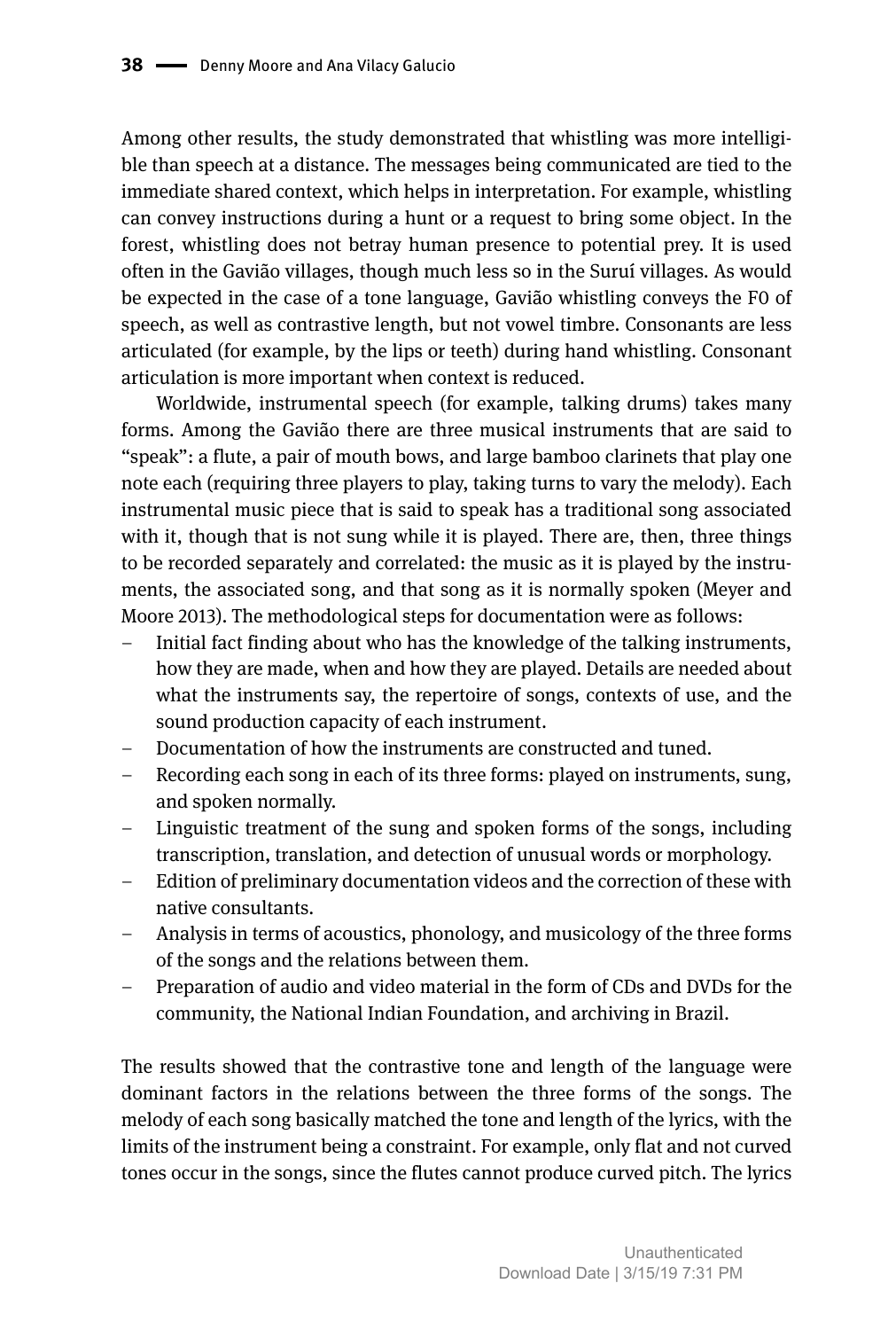of the song were similar in tone and length to their normal spoken form, but were affected by the capacities of the instruments and their players. One striking finding was that the lyrics of the associated songs were rich in archaic lexical and morphological forms, which is not generally true of Gavião native music composed today. Possibly these songs are centuries old – an amazing heritage.

It was satisfying to see the revitalizing effect of the documentation project, as the younger Gavião recognized the complexity and talent involved in their traditional practices and took more pride and interest in them. They now sometimes amuse themselves at events (such as educational gatherings) by giving demonstrations of their ability to communicate by whistling, which leaves onlookers in mystified awe. The documentation material was cataloged and deposited in the digital language archive of the Museu Goeldi, where it will always be available to future generations of Gavião and Suruí. Meyer's work has been reported (e.g., Meyer 2012; Meyer and Moore 2013; Moore and Meyer 2014), and as knowledge of his work and methods has spread in Brazil, more linguists and anthropologists are discovering that whistled and instrumental speech exist in the indigenous groups that they study, for example, among the Wayãpi.

# **4 A Brazilian government program for documenting indigenous languages: PRODOCLIN**

One of the effects of the international documentation programs was to stimulate the creation of a Brazilian program for the documentation of indigenous languages using modern digital technology and recent methodology. The president of the Brazilian National Indian Foundation (FUNAI) obtained considerable financial resources from the Banco do Brasil for documenting native languages and cultures through a program administered by the Museu do Índio in Rio de Janeiro. The coordinator of the program was the linguist Bruna Franchetto who utilized her past experience in a DOBES project when designing this new Brazilian documentation initiative.<sup>4</sup> The Brazilian program incorporated some aspects of the DOBES approach to language documentation, adapted to Brazilian con-

**<sup>4</sup>** Franchetto's documentation of the Kuikuro language on the Xingu Park reserve was an outstanding DOBES project, carried out in the first round of the program.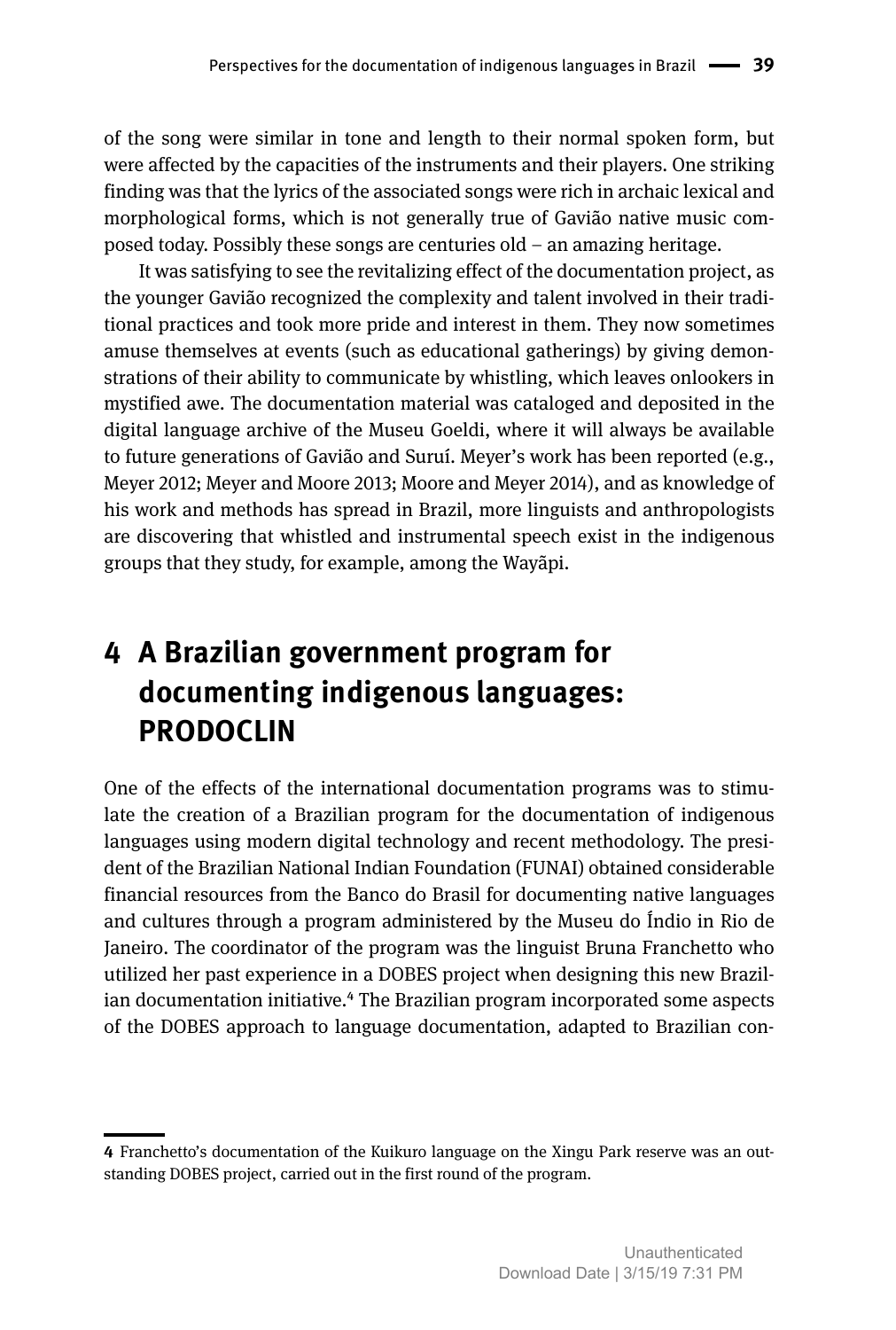ditions, but was completely independent from it. The language documentation material was to be archived in Brazil, not abroad.

As planning for the program, now called PRODOCLIN (Projeto de Documentação de Línguas Indígenas), began in 2006, a small group of linguists launched fulminating attacks against it. In spite of the DOBES program's contributions to developing language documentation in Brazil, DOBES was also a target of the attacks, which threatened funding for the Brazilian project and the future of modern language documentation in the country. These attacks were repeated in a keynote address to the Brazilian Linguistics Association (ABRALIN) and published in 2009 (Rodrigues 2009). Earlier, Rodrigues had been unsuccessful in an application for funding from an international documentation program, whereas young Brazilian linguists who had studied abroad were very successful, setting up a possible shift in relative prestige to the young talents. It is worth examining these events and debates briefly to understand the macro political processes facilitating or impeding language documentation and to feel the tone of the discussion.

To argue against the FUNAI language documentation program, Rodrigues attempted to equate it with the DOBES program and create doubts about the latter, with the linguist Himmelmann as a special target. According to Rodrigues (2009: 34), "Now, very recently, the anthropologists of the Museu Nacional induced the Museu do Índio to make an accord with the Max Plank-Institut [sic] for Psycholinguistics, based in Nijmegen, Holland, to introduce the DOBES model of documentation for endangered languages[…]".5 In fact, the accord in question was merely for technological cooperation, especially for the archiving of digitalized and annotated recordings in Brazil. Rodrigues (2009: 34) claimed that the DOBES program aims to "[…]relegate to the future the analysis of the documented data[…]."6 However, Himmelmann in fact advocated the analysis of data as part of documentation: "It is worth emphasizing that documentation does not exclude analysis. Just the opposite: analysis is essential" (Himmelmann 2006: 23). As to why the supposed relegation of the analysis of data to the future would be part of DOBES policy, Rodrigues (2009: 34) stated that "[…]the justification of Dr. Himmelmann, one of the mentors of the model, is the deciphering of the Sumerian and Hittite inscriptions some millennia after being made[…]".7 With respect to

**6** "…relegar para o futuro a análise dos dados documentados…"

**<sup>5</sup>** "Agora, recentissimamente, antropólogos do Museu Nacional…induziram o Museu do Índio da FUNAI…a fazer um convênio com o Max Plank-Institut para Psicolinguística, sediado em Nimega na Holanda, com o fim de introduzir o modelo DOBES de documentação linguística para línguas ameaçadas…"

**<sup>7</sup>** "…as justificativas do Dr Himmelmann, um dos mentores do modelo, são as decifrações das inscrições sumeras e hititas alguns milênios depois de feitas…"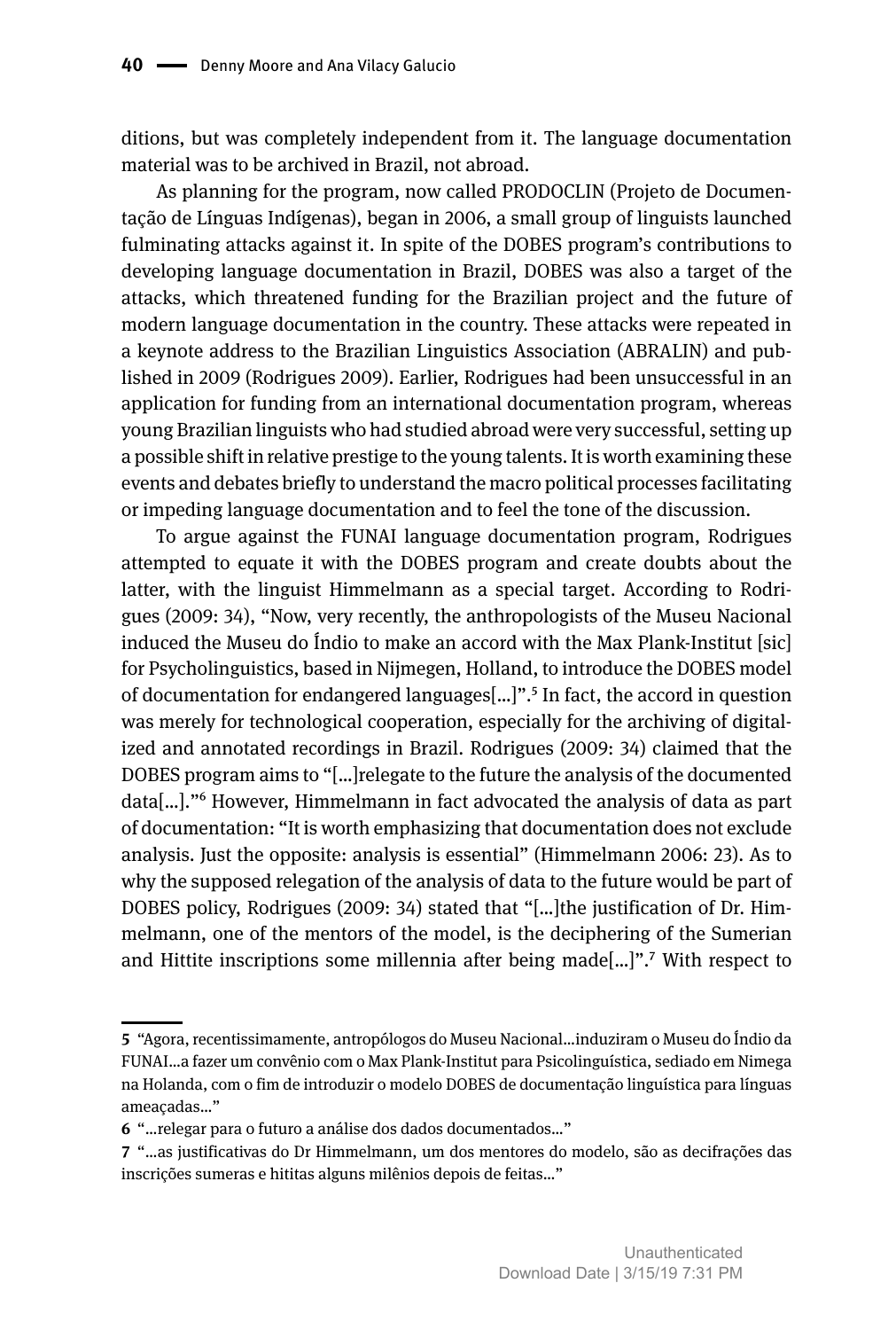Sumerian and Hittite inscriptions, what Himmelmann had actually said was that objects made for practical ends could serve as documentation up to a point, but that it is possible to construct much more adequate and complete models using modern linguistic knowledge and technology (Himmelmann 2006: 3) – a perfectly correct and relevant point. Seeking to oppose documentation to description, Rodrigues (2009: 34) affirmed that "[…]the adoption of the DOBES [and by implication modern digital linguistic documentation] undermines the training of linguists with the analytic methods already established[…]"8 and threatens language description. Again, this assessment does not represent the position of Himmelmann (2006), which was quite the contrary. For instance, when discussing the "[…]structural linguistics well-established format for language documentations that consists primarily of a grammar and a dictionary,[…]" Himmelmann (2006: 19) observed that, "[i]n this regard, it should be emphasized that the above points in no way question the usefulness and relevance of descriptive grammars and dictionaries with regard to their main purpose[…]". In fact, the advisory boards of the DOBES and ELDP programs include respected experts in analysis and description of languages, such as Colette Grinevald, Pieter Muysken, and Anthony Woodbury. Evidently, a professional linguist would utilize the data collected in documentation for scientific purposes. One example of this is the scientific production of the DOBES project of Franchetto on the Kuikuro language in the period 2001–2006, which yielded 45 presentations in national and international events, six book chapters, eight articles in national and international journals, three bilingual didactic books and an exhibit in the Museu do Índio, in addition to accumulating a database for yet additional future studies.

To avoid too much public debate, which would have jeopardized the financing for the PRODOCLIN program, the response to the attacks was mainly in the form of a letter from the directors of the three institutions that were targeted, the Museu do Índio, Museu Nacional, and Museu Goeldi, to the ministries of the federal government. This had the desired effect and the program continued. Opposition to it never spread significantly within the community of linguists in Brazil, who, of course, would benefit from the resources and training made available. The program began in 2008. The linguistic documentation program, PRODOCLIN, together with the cultural documentation program, PRODOCULT (Projeto de Documentação de Culturas Indígenas), share facilities and constitute the overall initiative, called PROGDOC.

**<sup>8</sup>** "…a adoção do DOBES desestimula a formação de linguistas com os métodos analíticos já bem estabelecidos…"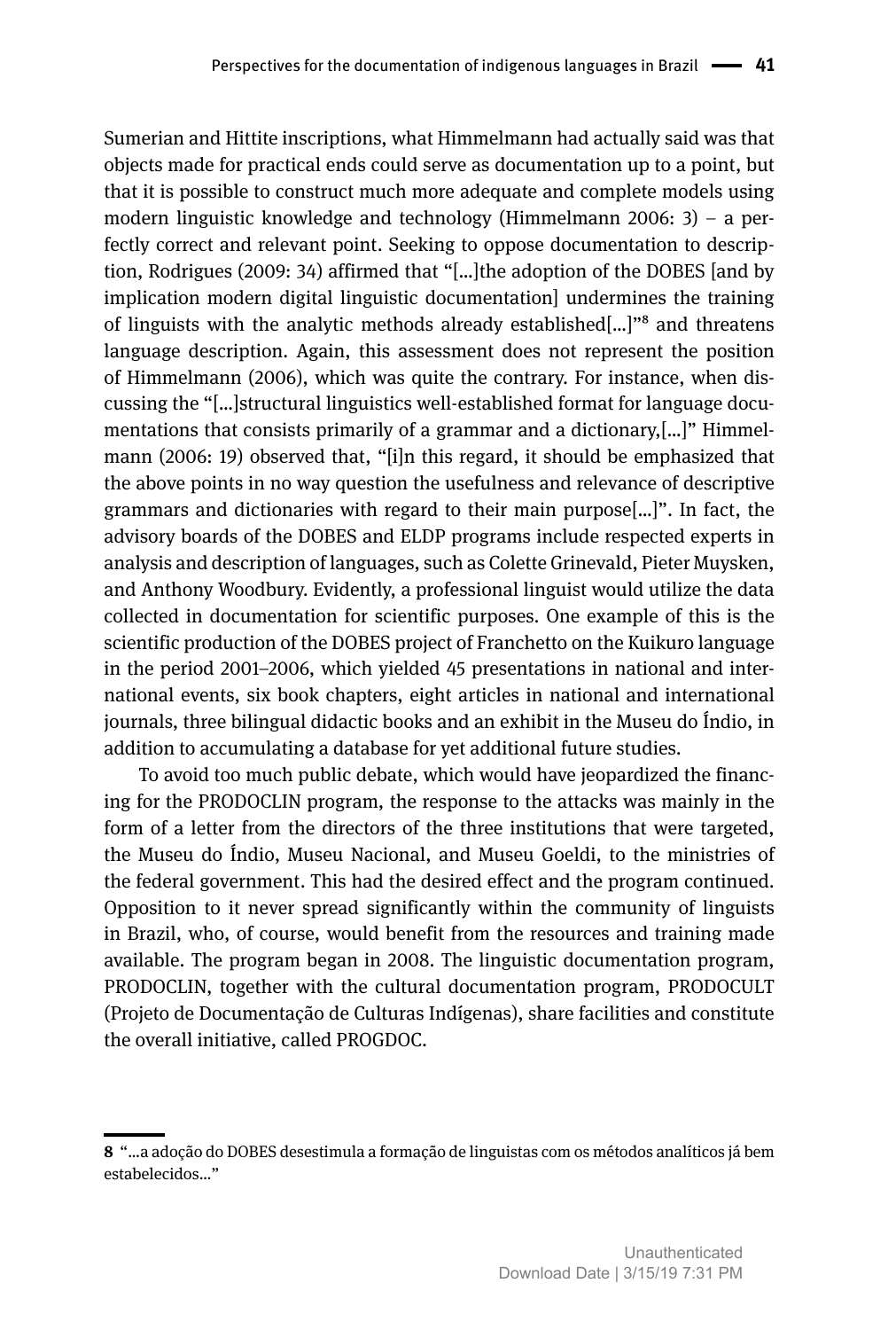PRODOCLIN has thirteen projects, including languages with different degrees of endangerment, spoken in different regions of Brazil, as listed in Table 2:

| Language               | Family       | <b>Location (State)</b> |
|------------------------|--------------|-------------------------|
| Apiaká                 | Tupi-Guarani | Mato Grosso             |
| Desano                 | Tukano       | Amazonas                |
| Ikpeng                 | Carib        | Mato Grosso             |
| Kanoé                  | Isolate      | Rondônia                |
| Kawaiwete (Kayabi)     | Tupi-Guarani | Mato Grosso             |
| Karajá                 | Macro-Jê     | Mato Grosso             |
| Kisêdjê (Suyá)         | Macro-Jê     | Mato Grosso             |
| Paresi-Haliti          | Arawak       | Mato Grosso             |
| Maxakali               | Macro-Jê     | Mato Grosso             |
| Ninam                  | Yanomami     | Roraima                 |
| Rikbaktsa              | Macro-Jê     | Mato Grosso             |
| Shawãdawa (Arara Pano) | Pano         | Acre                    |
| Yawanawa               | Pano         | Amazonas                |

**Tab. 2:** Languages documented through the PRODOCLIN program

Each project has a coordinator, preferentially a graduate student in linguistics, a multidisciplinary team, and two indigenous researchers. In order to transmit the technology and methodology for documentation, training workshops were held for coordinators and native researchers, in addition to training given in the indigenous villages. Care was taken to obtain documented informed consent for all activities from the native community, since Brazil has rather strict regulations governing the use of images or recordings of native cultures. Results required of each project are:

- digital audio and video files of sessions that are recorded, transcribed, and translated
- a basic descriptive grammar
- a lexical database (dictionary)
- a survey and diagnosis of the situation of the language
- publications, including educational material and scientific research
- mini-sites on the Internet for the native group

Efforts were made to document culturally important subjects and to prepare the indigenous communities to carry on the work after the end of the project. Copies of all material from each project were returned to the native communities. The data collected has been useful to the student coordinators for their dissertations and theses. Since these students are from various institutions, the technology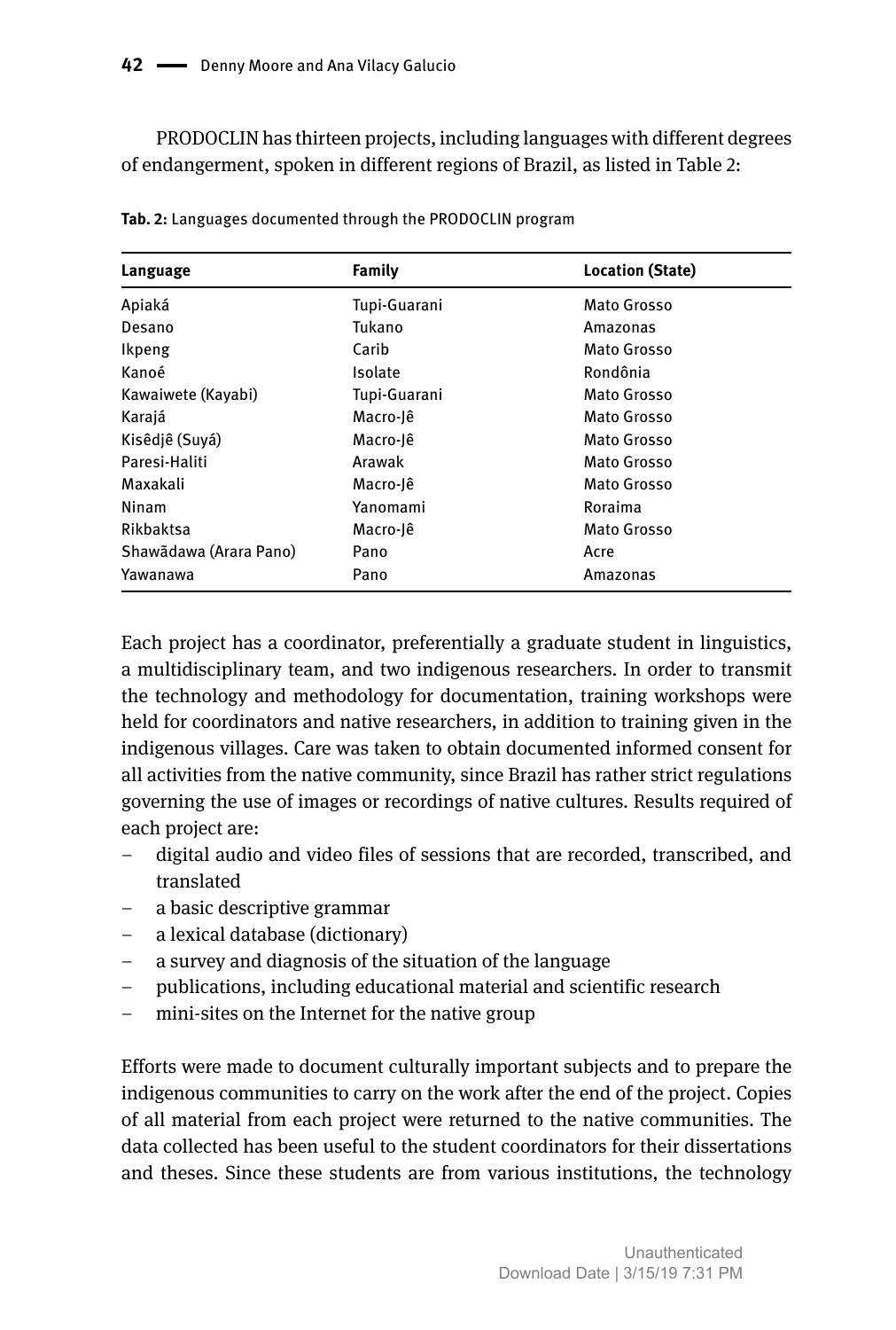and methodology for language documentation is disseminated. In the network of native communities the awareness of the possibilities of digital documentation quickly spreads and the demand for documentation increases. Many indigenous communities in Brazil have computer-literate members and access to computers and the Internet.

One part of PROGDOC is the creation of a digital archive to maintain the materials produced by the program safe and accessible into the future. This is an important element in terms of capacity building at the national level, without which the materials would be eventually lost or would have to be exported to some secure archive abroad. Material from the program includes 493 hours of video, 321 hours of audio, and 50,157 photos.

The PRODOCLIN program maintains a relation of cooperation and interchange with the only other digital archive in Brazil, that of the Museu Paraense Emílio Goeldi, a research institute of the Ministry of Science, Technology, and Innovation, located in Belém. The Goeldi also carries out extensive language documentation. Its language archive is part of a long tradition of maintaining scientific collections about Amazonia. The collection of the Linguistics Division contains 1,300 items of several media types (tapes, discs, etc.), which have been digitized and cataloged. The digital archive currently contains 80 individual language collections totaling about 800 hours of data filed in about 1,500 thematic sessions. The video material is still being processed:

Both the Museu do Índio and the Goeldi archives use the Language Archiving Technology (LAT) software suite specially developed by the Language Archive (TLA) at the Max Planck Institute for Psycholinguistics for archiving and managing larger linguistic databases. The implementation of this type of digital archive in Brazil is hopefully part of an emerging South America network of regional archives, involving Argentina, Peru, Brazil and eventually other countries.

## **5 What is the situation of the indigenous languages of Brazil?**

One necessity for planning language documentation or language policy is knowledge of the situation of the languages involved. Part of that is knowledge of how many languages and varieties there are. One tenet of the linguistic folklore of Brazil is that there are 180 indigenous languages. No one repeating this number can explain what it means exactly or what the criteria are for grouping variants into one language. Native languages, like native religions, generally do not have an indigenous name that refers specifically to them. There are hardly ever indig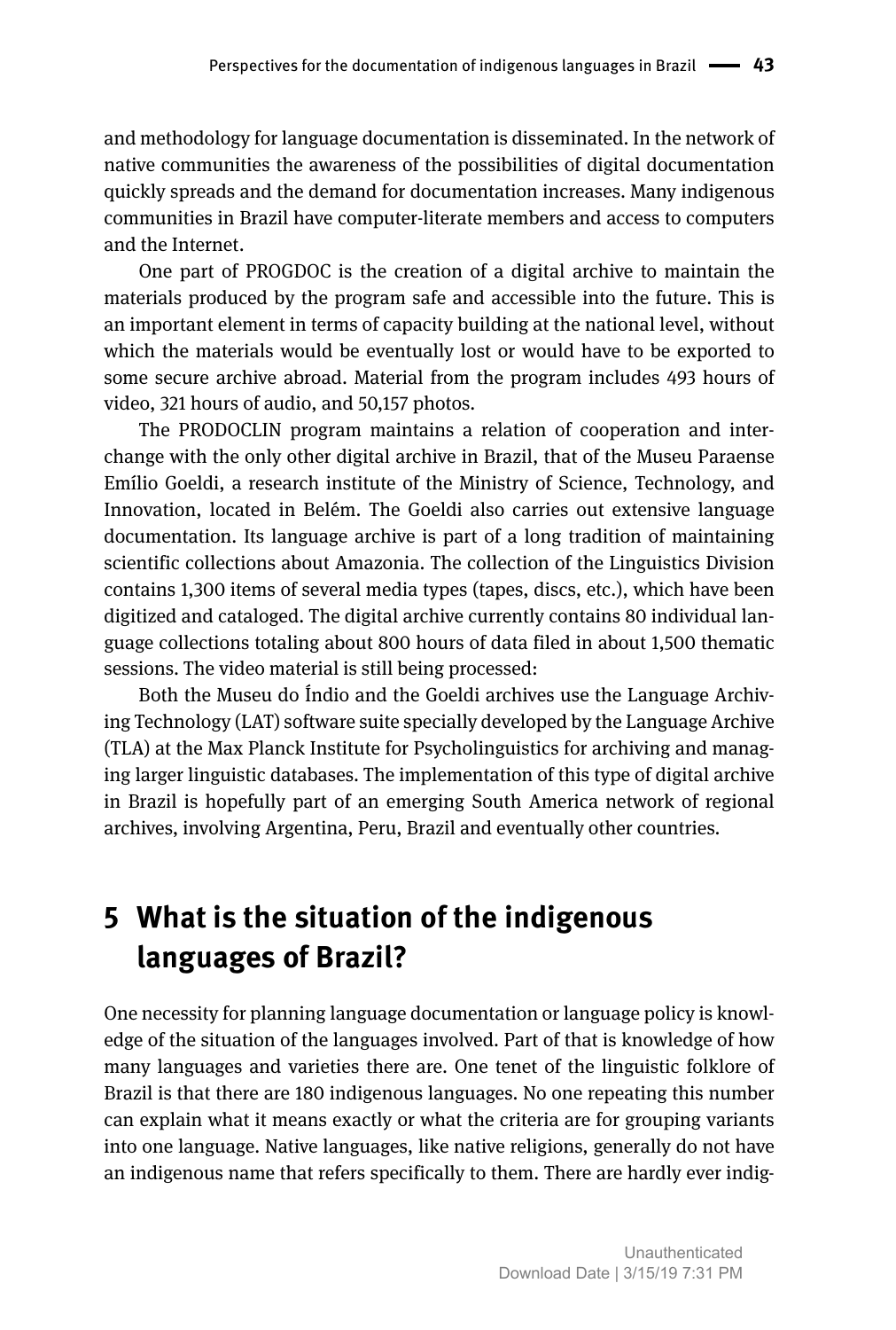enous words for "language" or "dialect" that are different from "speech". Community judgments of shared identity or language similarity are not necessarily uniform in the community nor constant over time. So appealing to indigenous groups to apply non-indigenous concepts such as "language" or "dialect" is not promising. In world regions where there are centuries or millennia of folk linguistic tradition the distinctions made in national culture may depart from linguistic reality, for example in the case of Chinese "dialects" that are not mutually intelligible. However, many native groups and languages in Brazil have been known for less than one hundred years and there is not a firmly established tradition for language classification. It is useful to have a rational language classification to guide educational efforts and language policy in general. Arguably the best time to propose a rational classification is when there is not yet a firm generally accepted classification.

There continues to be constant confusion between names for languages and names for ethnic groups. For example, the speech of the Gavião of Rondônia is as similar to the speech of the Zoró as Boston English is to New York English, but the two are often listed as separate languages. Even what is an "ethnic group" is not easy to determine among native peoples. For example, in the south of the state of Rondônia the groups Oro Nao', Oro Eo At, Oro Mon, Oro Waram, and Oro Waram Xijien consider themselves as part of one people, the Wari'. These groups are culturally similar and speak to each other easily. In this case the rational option is to consider Wari' as a language and the speech of the various groups as variants or dialects. The solution should be similar for, say, the case of the Gavião and Zoró, in spite of the lack of a traditional name that includes both of them. The notion of mutual intelligibility, in spite of its problems, has the virtue of offering a consistent, reasonably objective, criterion for grouping variants into languages and can be explained to indigenous groups to avoid misunderstandings. By that criterion there are perhaps 153 (in round numbers, about 150, to avoid a false impression of precision) known native languages still spoken in Brazil, if we consider all the known languages spoken in the country and count the cases of multiple dialects with mutual intelligibility as single languages (Moore, Galucio, and Gabas 2008).<sup>9</sup>

Interestingly, native peoples tend to adopt language classifications over time. A recent case was the creation, possibly by members of an NGO, of the term Tupi-Mondé for the languages and dialects of the Mondé branch of the Tupi family. This is based on an erroneous analysis of the term Tupi-Guaraní (in which the word Tupi refers to Coastal Tupi, not to the family). This term quickly spread among the

**<sup>9</sup>** Revised version available at http://www.etnolinguistica.org/media:set2008 (Accessed 14 November 2015).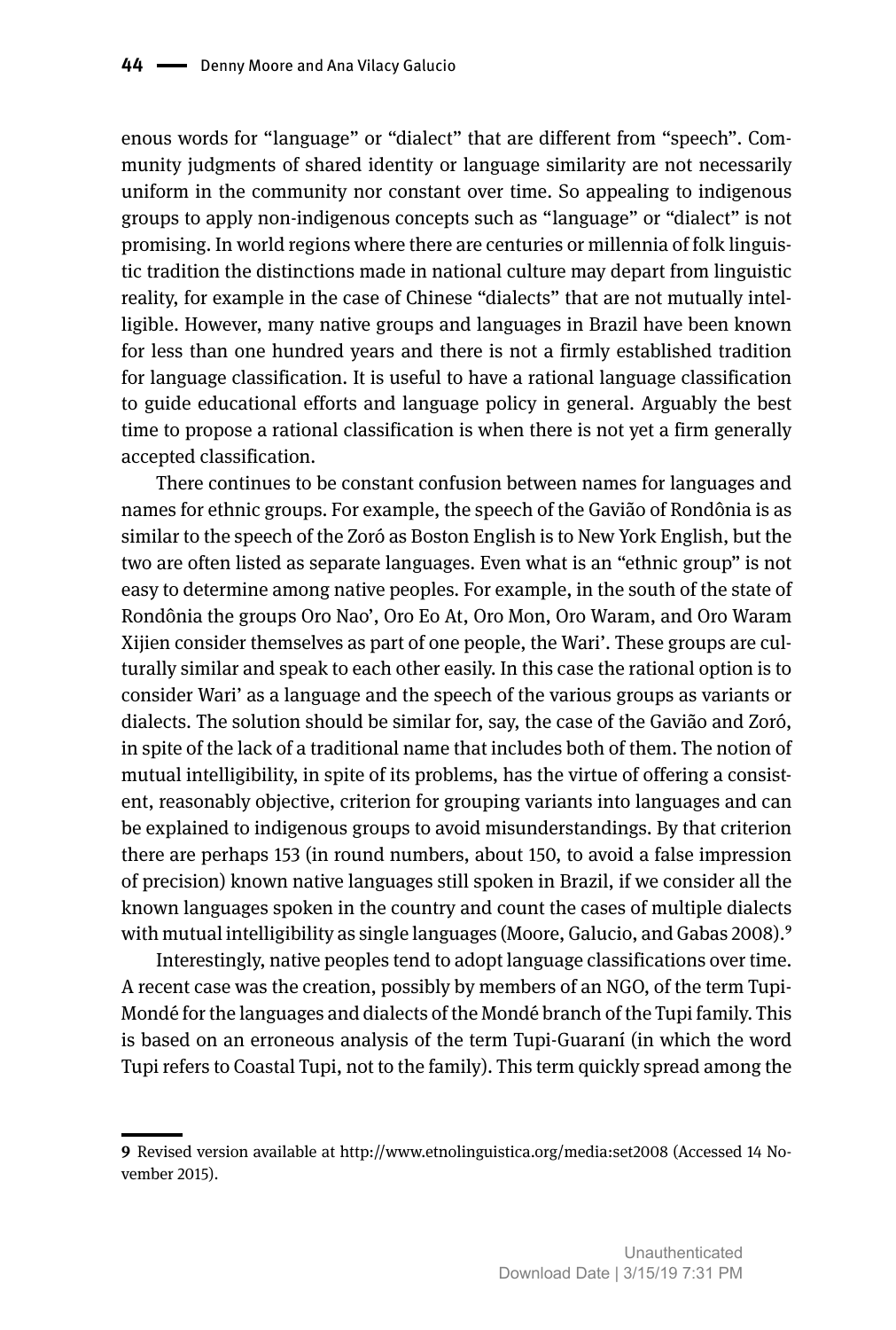Gavião, Zoró, Aruá, Cinta Larga, and Suruí peoples, many of whom, when asked, now say that they speak "Tupi-Mondé". The point is that classifications are incorporated eventually and the tradition of indigenous language names and distinctions is still being formed in Brazil, however puzzling this may seem at first. The confusion over these issues, as we shall see, bedeviled the language part of the 2010 national census of Brazil.

One of the key parameters in evaluating the situation of a language is the number of people who speak it. The degree of endangerment of indigenous languages was gravely underestimated for years in Brazil because of the confusion between speaker numbers and group population, and the problem still continues. For example, according to Rodrigues (2006) there are 284 speakers of Parintintin and 222 speakers of Yawalapiti whereas linguists who have done field surveys say that there are only ten speakers of Parintintin (Ana Carla Bruno, p.c. 2005) and ten or fewer speakers of Yawalapiti (Bruna Franchetto, p.c. 2006). Rodrigues (1986: 81) claims 256 speakers of Torá and Dixon and Aikhenvald (1999: 343) give a similar number. However, according to the website of the Instituto Socio Ambiental this language became extinct a generation ago. Moore, Galucio, and Gabas (2008) is one of the most recent attempts to estimate speaker numbers for indigenous languages. The estimates are based on data that Moore collected informally from more than thirty linguists who work with native languages in Brazil, as well as published sources. Supplementary information was also collected by a cooperation request to a discussion list for linguists and others who work with native South American languages. Obviously the data are not definitive and do not obviate the need for standardized field surveys. The linguists consulted usually had an approximate idea of speaker numbers and transmission for some languages. Where information was missing or doubtful the fact was indicated. Another source of information is the Brazil section of UNESCO's Atlas of the World's Languages in Danger.10

Data on language transmission is even harder to obtain. Yet it is the main determiner of the future of a language. The above two sources offer some estimates of transmission. The question is complicated by degrees of fluency. It is common for the youngest generation to understand the language but not speak it. According to the Tembé people, in 2007, out of 111 households only 11 spoke primarily the native language. Moore, Galucio, and Gabas (2008) estimate that at least 21 % of the approximately 150 indigenous languages of Brazil are threatened with extinction in the near future because of low speaker numbers and lack of transmission.

**<sup>10</sup>** Accessed online at http://www.unesco.org/culture/languages-atlas on October 15, 2015.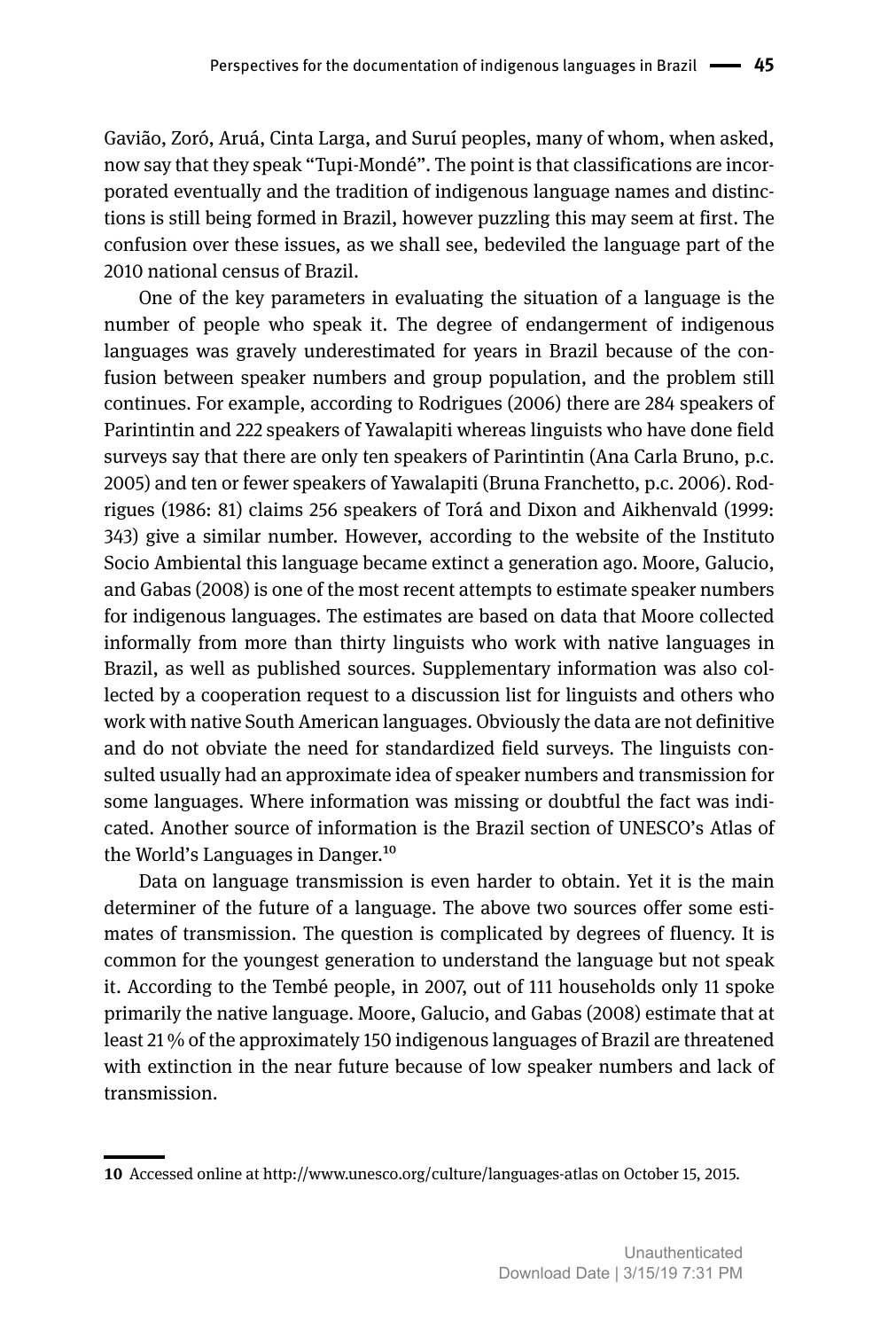Owing to progress in recent years in the study of indigenous languages in Brazil, some description exists for at least 121 languages, excluding three cases for which data was insufficient (Moore, Galucio, and Gabas 2008). This number corresponds to 81 % of the total of the remaining 150 languages still spoken in the country. Moore, Galucio, and Gabas (2008) also offer a rough estimate of the degree of study of these 150 languages. In this estimate a "complete" description is a grammar and dictionary, an advanced description is a doctoral thesis or many articles, incipient study is a MA thesis or a few articles, and little or no description is the lack of appreciable scientific study. These numbers change rapidly with the advance of study. The quality of the work was not estimated. The estimate in 2008 was as follows:

- 20 languages (13 %) have a complete description
- 57 languages (38 %) have advanced description
- 44 languages (29 %) have incipient description
- 29 languages (19 %) have no significant scientific description

On the other hand, with respect to language documentation, aside from the list of known projects, it was not possible to estimate the actual degree of documentation (for example, recordings) that has been done for each project and/or language, nor where the documentation materials are stored. Revitalization projects and their efficacy are also very difficult to estimate.

# **6 Brazilian government initiatives for indigenous languages**

Two recent large-scale government programs are relevant for language documentation: the national survey of the languages of Brazil (INDL), and the inclusion of a question about indigenous languages in the Brazilian national demographic census of 2010. These two initiatives are still not well understood, even in Brazil, but potentially very significant.

### **6.1 The national survey of the languages of Brazil: the Inventário Nacional da Diversidade Linguística (INDL)**

Brazilian society is multiracial and pluralistic and the federal government has taken a relatively progressive approach to language diversity. Aside from the PRO-DOCLIN program, described above, there are other potentially important initi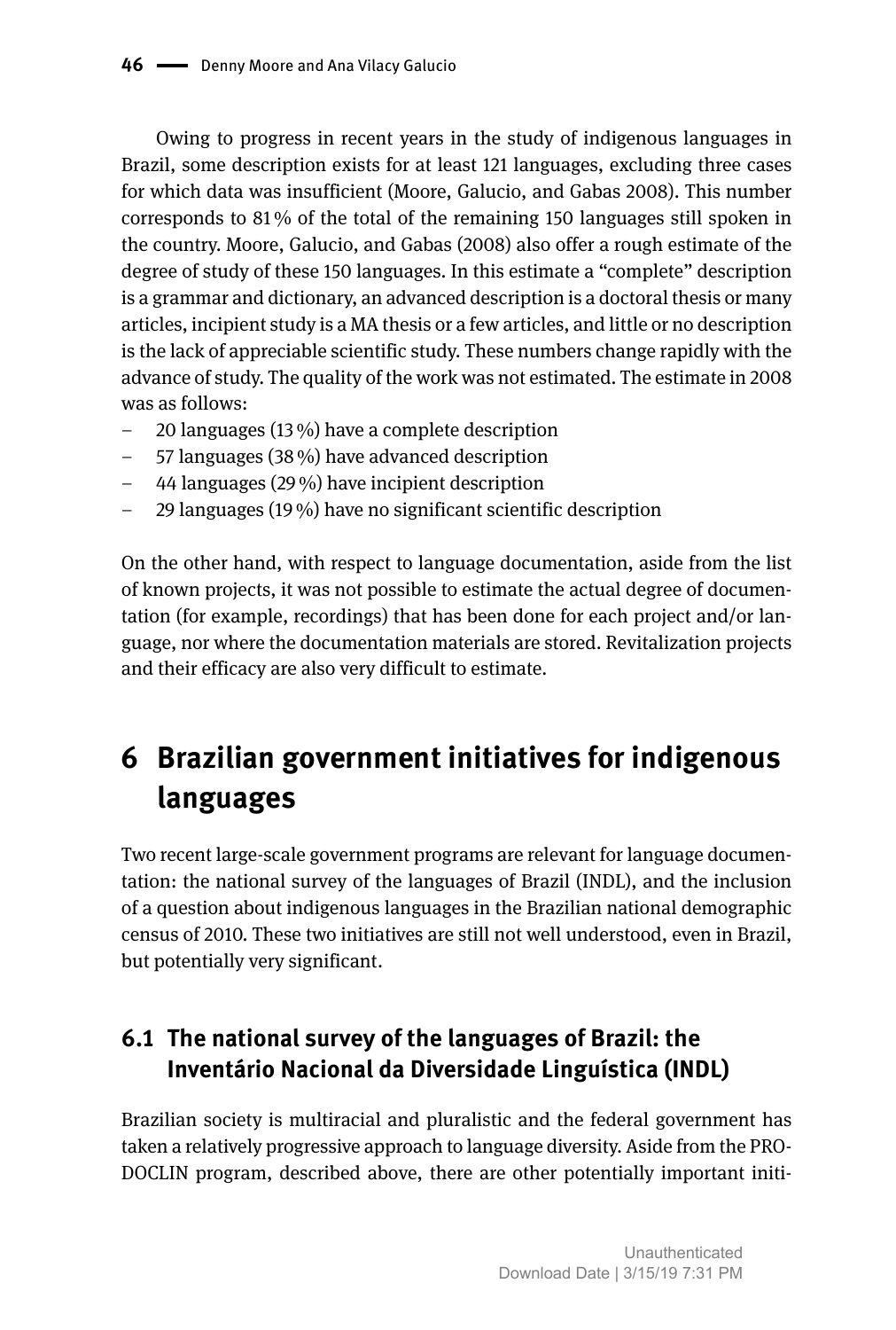atives by the federal government. In March of 2006 an educational seminar, of notably high caliber, was held in the Câmara de Deputados Federal (equivalent to the US House of Representatives) about the languages of the country. A workgroup, the Grupo de Trabalho da Diversidade Linguística – GTDL (Workgroup on Linguistic Diversity) was formed soon thereafter, charged with formulating a plan for surveying languages and recognizing them as part of the national cultural heritage. The GTDL was within the Instituto de Patrimônio Histórico e Artístico Nacional – IPHAN (Institute for National Historical and Artistic Patrimony), a division of the Ministry of Culture. Within IPHAN the workgroup was administered by the Departamento de Patrimônio Imaterial, which deals with ceremonies, events, and other non-material manifestations of culture in Brazil. Since there were no linguists in IPHAN three professional linguists were included in the GTDL, along with IPHAN employees and representatives of ministries and organizations.

The coordinator of the GTDL was interested in the topic and worked to bring it forward, in spite of its intimidating complexity. There are two steps in the process of declaring something as part of the national cultural heritage: *levantamento* (survey) and *registro* (registry). A survey is an overview of what exists in a region and registry is an in-depth collection of facts, icons, images, etc., to characterize it for national memory and give it official recognition (which confers a certain degree of protection). The coordinator of the GTDL observed that for languages the survey was what was important. There was no basis for declaring one language rather than another as part of cultural heritage, which would be contrary to the idea that all languages should be respected and protected. A national survey of languages would correct the existing lack of knowledge of the situation of the languages of Brazil and provide the basis for directing actions of documentation and revitalization, as well as other activities of language policy, such as education in the mother tongue. As discussed by Sánchez (this volume), a relatively similar project was undertaken by the government of Peru, where an accurate ethnolinguistic map of the country was made to provide information on the current situation of the Peruvian native languages and to function as a language planning tool for decision making regarding the recovery, preservation, and promotion of indigenous language use. A problem that has proved persistent was the lack of a pre-existing model for how to do a survey of languages on a national scale. Linguists have models for how to do scientific research and some have acquired models for documentation, but a language survey is neither of these. Neither is it the demand-based activity to which IPHAN is accustomed. Linguists are accustomed to individual or small group projects but not to planning and administering anything so enormous as a survey of the languages of a vast country such as Brazil, to be completed within a reasonable period of, say, five years. In the GTDL,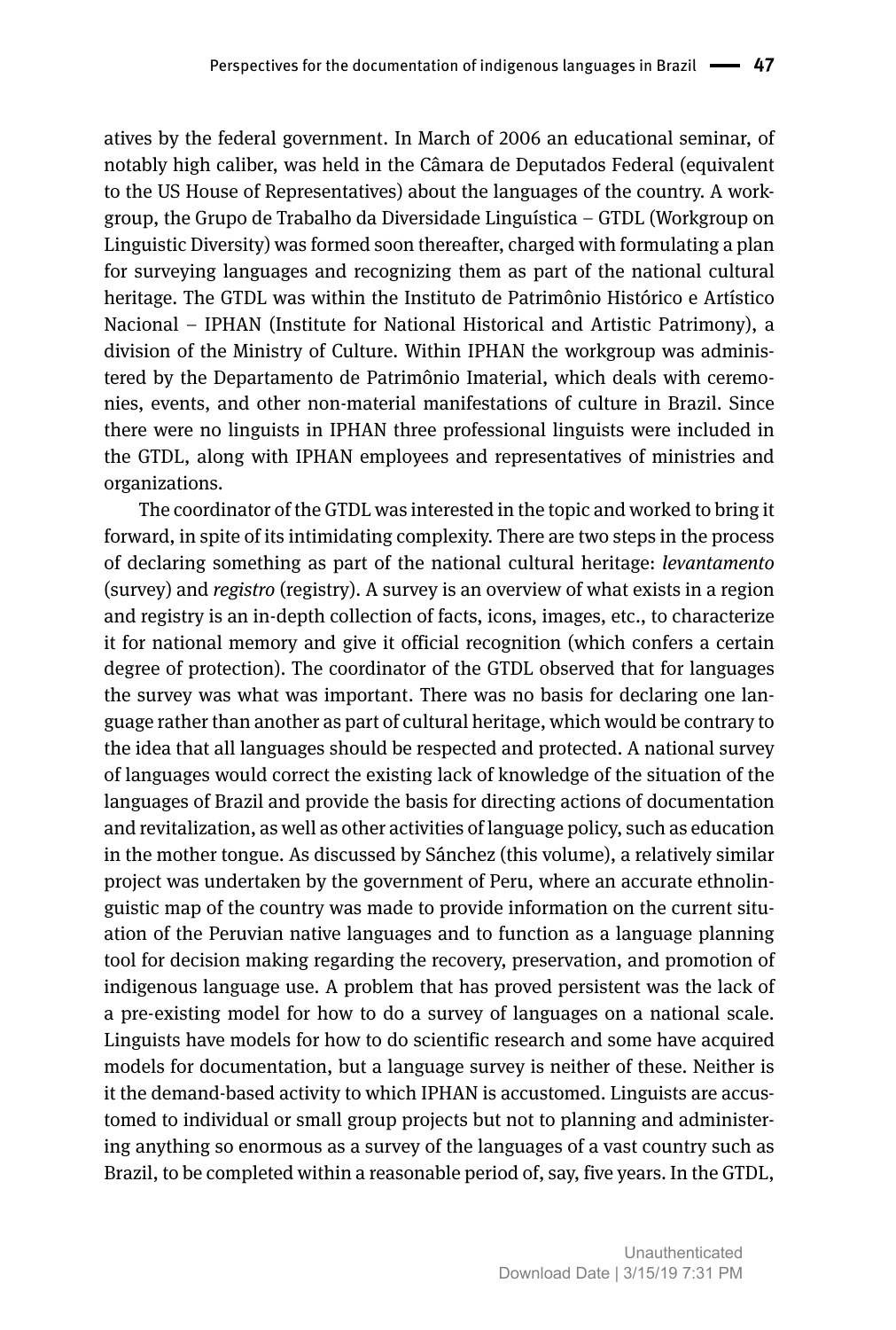only the representative from the Instituto Brasileiro de Geografia e Estatística – IBGE (Brazilian Institute of Geography and Statistics) had any experience with national surveys. The need for standardized procedures and an efficient central database were beyond the experience of the other members of the workgroup.

The survey could revolutionize knowledge of Brazil's languages and make all previous estimates and classifications obsolete. An author of influential classifications and estimates, Aryon Rodrigues, was one linguist of the GTDL and wrote that a survey of the indigenous languages of the country was not feasible, though this opinion was rejected by the group. The survey, if done well, would offer answers to many key questions about the languages and the factors affecting them, positively or negatively.

After many meetings and discussions, the content of the proposed national survey, called the Inventário Nacional de Diversidade Linguística – INDL (National Survey of Linguistic Diversity) was agreed upon. This content was presented in a public hearing and then published (GTDL 2008). The content is summarized below:

- Description of the survey team
- Description of the phases, methods, and results of the survey
- Identification of the language: its various names, autodenomination, region of origin, time in Brazil (in the case of immigrant languages)
- Number of speakers and semi-speakers by age group, degree of language transmission, population of the group
- Linguistic and historical characterization, including genetic classification of the language, internal variation, past geographical movements, contact with other languages
- Geographic distribution: location of speaker communities and their respective degrees of fluency, as well as communities of the same ethnic group which no longer speak the language.
- Language use in society: contexts of use, special forms of the language in defined contexts
- Status and institutions: official status, cultural promotion groups, schools, health posts, organizations for political representation, activities in the language (such as teaching it to outsiders), publication, cultural events, media presentations, revitalization and maintenance efforts, effects of missionary activity on the language and on traditional native beliefs and verbal art
- Writing: literacy rates in the language in each age group, use of the language in schools, source and adequacy of the writing system(s), degree of utilization of each writing system in the case of multiple systems, existence and description of didactic materials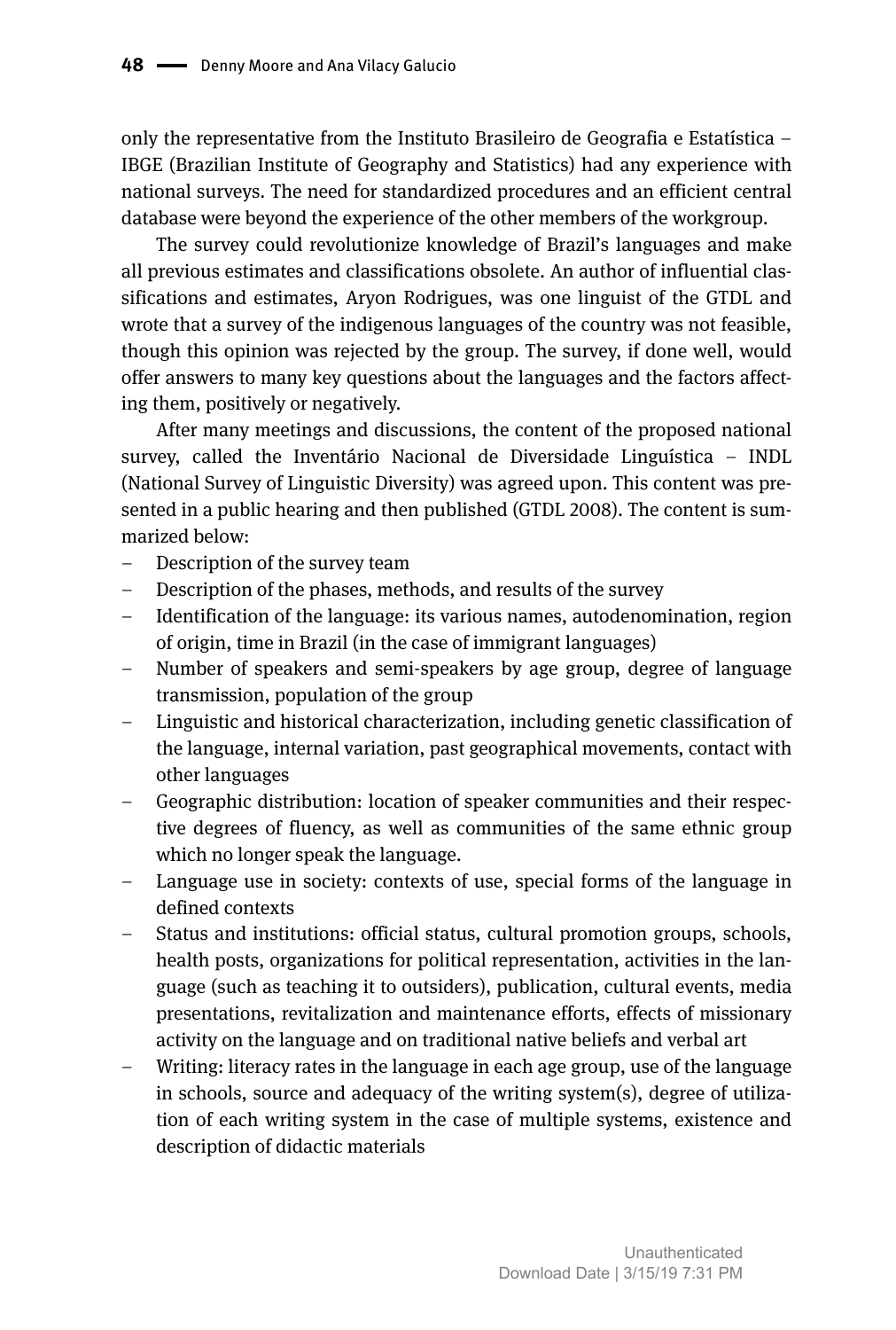- Oral literature: traditional narratives in the language, music, the context and performers of these, their degree of transmission
- Written literature: written works produced by the community or outsiders
- Audio-visual production and the location and access of the products
- Studies about the language, with bibliography
- Samples of the language: audio recordings of Swadesh's 200-word list, independent writing samples of the same word list by literate speakers (to test consistency and orthographic adequacy), a short video of a few minutes of a conversation with subtitles in Portuguese

Some explanation is in order about the content specification, which was to be uniform for all types of languages to be surveyed: indigenous languages, immigrant languages, Brazilian sign language (LIBRAS), Portuguese dialects, and Afro-Brazilian speech. Where a particular item did not apply, for example, "theater groups" for the Yanomami, it would be left blank. The field methodology would be different for each type of language. For indigenous languages the leading suggestion was to administer the survey by calls for projects which would cover all the languages of a region, hoping to economize time and expense. If the survey manual could be made maximally efficient and clear, people in the region, such as NGOs, indigenous associations, etc., could carry out the survey, helped by their prior knowledge of the native groups there.

After the content of the survey, the next problem to be resolved was the field methodology. In order to test different approaches, pilot projects were commissioned, with funding from IPHAN or from other sources. In a casual bureaucratic decision which would have regrettable effects for the next few years and beyond, the IPHAN call for pilot project proposals, channeled through the Associação Brasileira de Linguística, specified a *minimum* of R\$150,000 (about US\$75,000 at the time) per project. Those responsible for the call for projects said that this was their norm, so as not to administer many small projects. Such large amounts of money opened the door to the use of pilot projects as a feeding trough for linguists and their students, rather than as an attempt to find efficient, inexpensive, and accurate field procedures.

The pilot projects varied greatly in their expense and efficiency. The project for the Wayoro (or Ayuru) was extremely lean, with only one linguist as the only non-indigenous participant, relying on indigenous assistants for much of the work. Techniques were devised to maximize efficiency while maintaining an acceptable degree of accuracy. Villages were located by natives looking at Google Earth images. Households were indicated by maps of villages drawn by local residents. Information on possible speakers outside the native reserve was gathered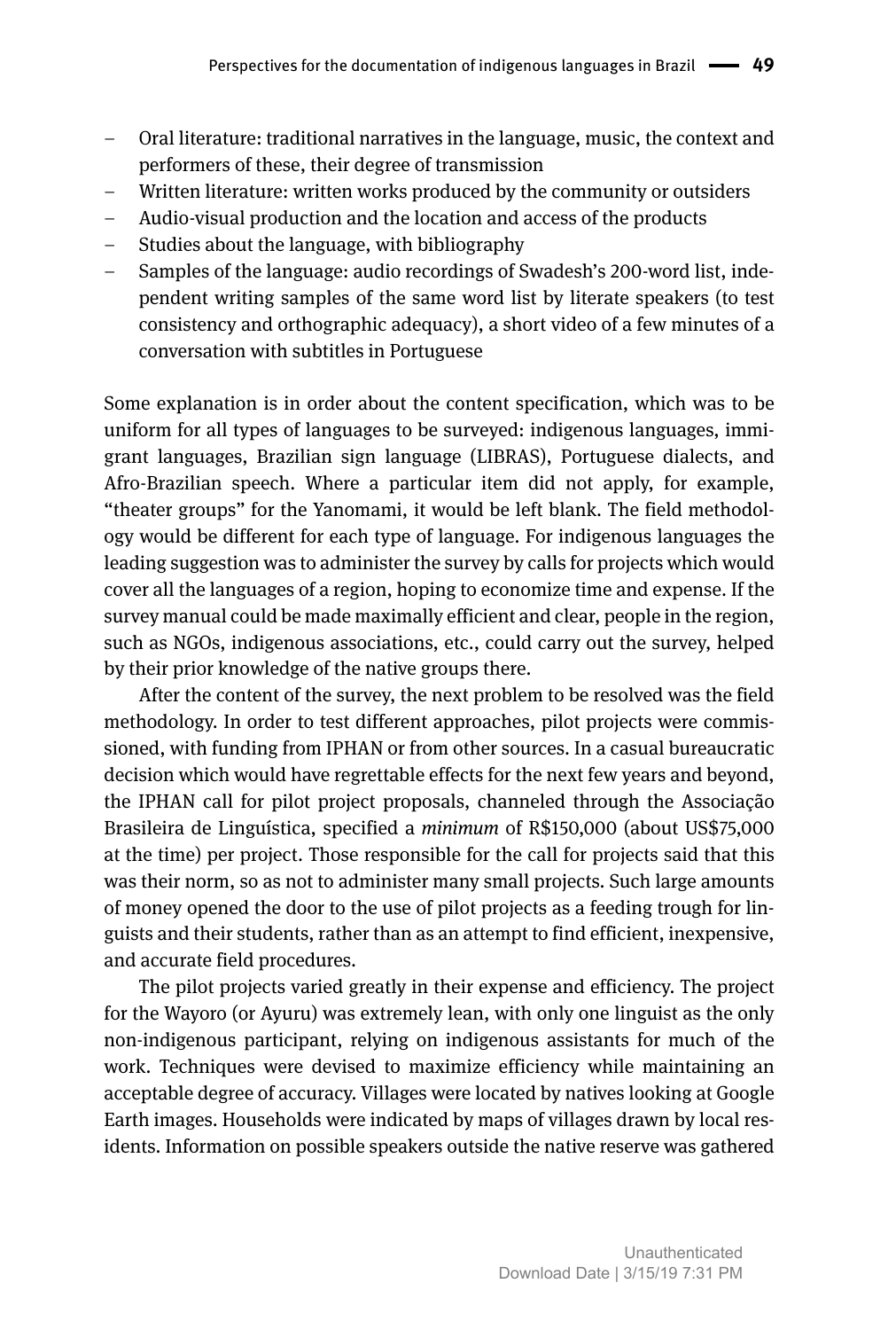from their relatives on the reserve. Those outside the reserve (a large and growing proportion of the indigenous population in Brazil) were visited later.

On the basis of preliminary testing and advice from native assistants, four degrees of fluency were recognized and used in the fluency evaluation: speaks fully, speaks reasonably, understands but speaks little, and no significant fluency. These levels were defined operationally, with questions such as, "If someone tells you that he is going to a certain village tomorrow to go fishing with his brother, could you understand what he said?" If the person can understand this question then he at least understands the language. A positive answer to the question, "Could you reply, 'I will go there with you and get some manioc flour from my uncle'?" would imply that he spoke reasonably. These levels were generally easily understandable and fairly replicable. Fluency judgments were made by speakers who knew the person in question, not by the person himself. The judgments were checked independently with another speaker. The household survey and the speaker estimates were done without actually going to each house, which, in any case, did not seem to increase accuracy, since some household members may not be present and those present may not be careful with accuracy and precision in the information that they provide. Even among motivated and intelligent native assistants providing information there was a certain tendency to omit the more marginal members of a household and also small children.

In a highly complex situation such as the reserve on which Wayoro is spoken, with ten ethnic groups, intermarriage and varying degrees of language and culture loss, a household survey was needed, though in more homogeneous situations statistical sampling and extrapolation would be adequate. The recorded lexical sample (200-word list supplemented by names for common animals, plants, and manufactures) was quick and very useful. That was also the case for the independent spelling samples, which give a fast indication of the degree of success of literacy efforts.

The expenses of the pilot projects for indigenous languages varied enormously, with those supported by IPHAN (the Juruna and Asurini projects) being far more expensive. The approximate figures for four pilot projects to survey indigenous languages are given in Table 3 below.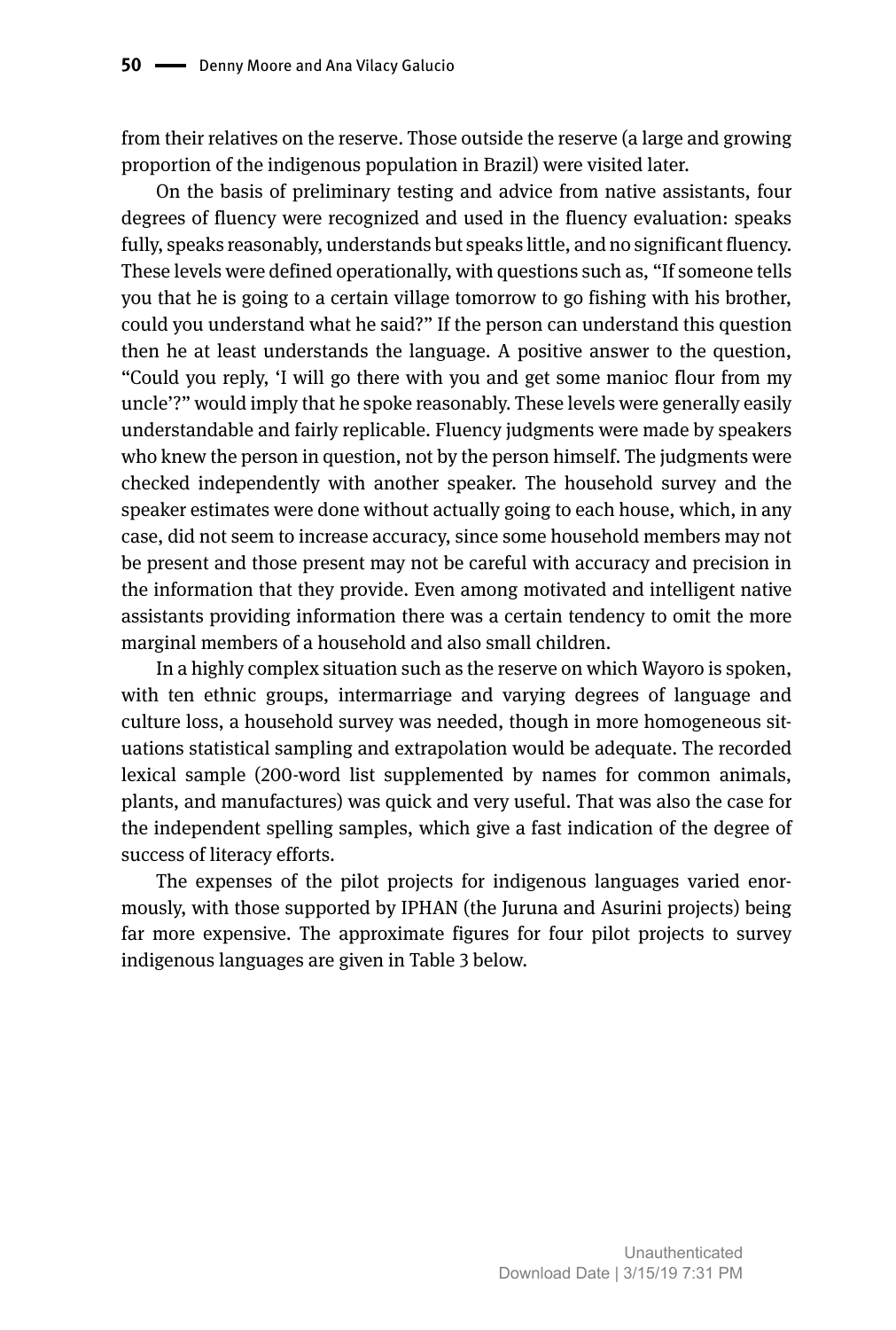|                                                 | Ayuru (Wayoro) Mbyá Guarani |            | luruna      | Asurini of<br><b>Tocantins</b> |
|-------------------------------------------------|-----------------------------|------------|-------------|--------------------------------|
| Persons surveyed                                | 800                         | 7.000      | 400         | 500                            |
| Total cost, R\$                                 | 14.000                      | 230.000    | 150.000     | 228.000                        |
| Cost per person, R\$                            | 18                          | 33         | 375         | 456                            |
| <b>Estimate cost to survey</b>                  | 14.000.000                  | 26.300.000 | 300.000.000 | 365.000.000                    |
| the 800.000 indigenous<br>people of Brazil, R\$ |                             |            |             |                                |

#### **Tab. 3:** Summary of costs for the INDL pilot projects for indigenous languages

While the expensive projects produced more products, they went far beyond what was appropriate for an efficient national survey in terms of cost and time.

In December of 2011 the president of Brazil signed a decree for the implementation of the INDL, the national survey. This created a Technical Commission with core members from the ministries and from the IBGE. At the same time there was replacement of the IPHAN staff participating in the INDL: the coordinator and administrative assistant left and a young Brazilian linguist with a doctorate from the USA who was a specialist in indigenous languages accepted a fellowship as the linguistic consultant, with the responsibility to evaluate critically the pilot projects and write the instruction manual for the survey. These changes had serious impact for the course of planning the INDL at IPHAN.

It soon became apparent that there had been a sharp break from previous understandings of what the content, methods, and aims of the INDL were. Not only were the complex, costly methods favored, complexity was further increased by advocating multi-disciplinary teams, hours of annotated video and other measures more typical of the intensive documentation of a single language. Moore, the Technical Commission representative from the Ministry of Science, Technology, and Innovation, made a very rough estimate, on the basis of the cost and activities of the pilot projects, that the cost of implementing such complex measures for all of the indigenous languages would be a minimum of R\$240,000,000 – over one hundred million dollars at the exchange rate at the time. If given a manageable budget of R\$5 million per year, the INDL would take 48 years to complete, by which time many of the languages would be extinct. The response of the coordinator of the INDL was that IPHAN was interested in qualitative questions, not quantitative ones. Most members of the Technical Commission, who had followed the survey planning for years, had a different view. Fortunately, agitation in favor of an efficient survey with universal coverage was successful in late 2013 and a realistic view of survey methodology and cost prevailed in IPHAN, with plans then being made with an eye to expense and feasibility.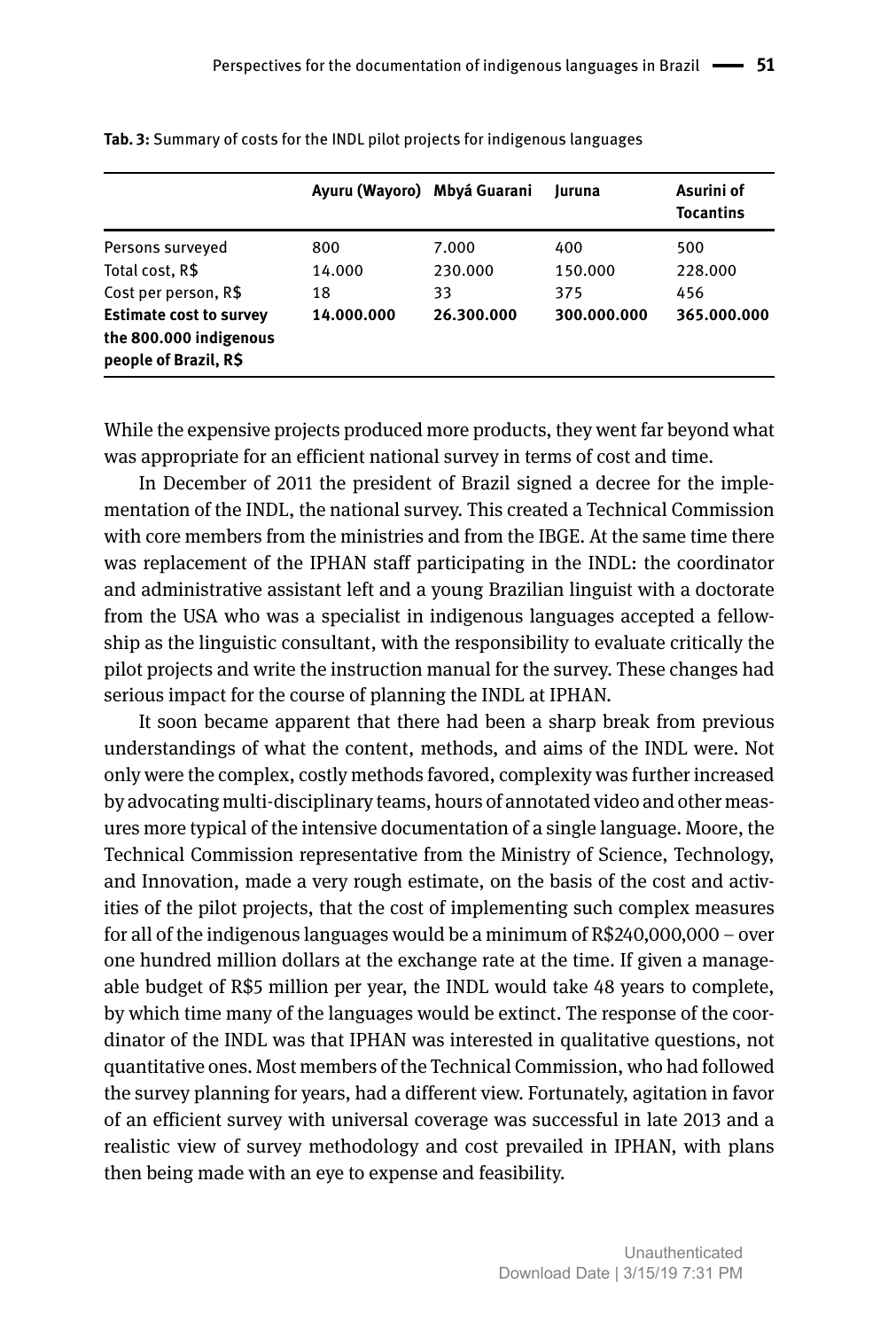Unfortunately, IPHAN still considered the INDL mainly as a program for recognizing individual languages as cultural patrimony, with many miscellaneous facts and illustrative recordings being gathered, without a serious, detailed evaluation of the situation of each language. Their field manual for the survey, $^{11}$ released in 2014, embodies this vision. In a recent reaction, the Brazilian Linguistics Association (Associação Brasileira de Linguística 2015), in its general assembly on 27 February 2015, unanimously passed a resolution which stated that

the Brazilian community of linguists understands that the National Inventory of Linguistic Diversity must include a standardized and obligatory diagnostic of the situation of each language of the country, including, for example, the following questions considered important for the document:

- 1. The number of speakers and semi-speakers of each language, by age group;
- 2. The degree of transmission of each language in quantitative terms:
- 3. The number of people literate in the language and the degree of adequacy of the writing system(s);
- 4. The degree of maintenance of traditional verbal patrimony (narratives, music, festivals, rituals, etc.) and indication of the forces which impede or promote the maintenance of this patrimony.12

The example of the INDL illustrates a frequent tendency in Brazil to recognize the problem of language loss and the need for documentation and revitalization but to respond with simplistic, inadequate measures, often designed by non-specialists who have no successful experience in such matters.

- 1. O número de falantes e semi-falantes de cada língua, por faixa etária;
- 2. O grau de transmissão de cada língua em termos quatitativos;
- 3. O número de pessoas alfabetizas de fato na língua e o grau de adequação do(s) sistemas(s) de escrita;

**<sup>11</sup>** http://portal.iphan.gov.br/uploads/ckfinder/arquivos/Guia de Pesquisa e Documentação para o INDL – Volume 1.pdf (Accessed 14 November 2015)

**<sup>12</sup>** …a comunidade brasileira de linguistas entende que o Inventário Nacional de Diversidade Linguística deve incluir um diagnóstico padronizado e obrigatório da situação de cada língua do país, contemplando, por exemplo, as seguintes questões consideradas importantes para os fins do documento:

<sup>4.</sup> O grau de manutenção do patrimônio verbal tradicional (narrativas, músicas, festas, rituais, etc.) e indicação das forças que impedem ou promovem a manutenção desse patrimônio.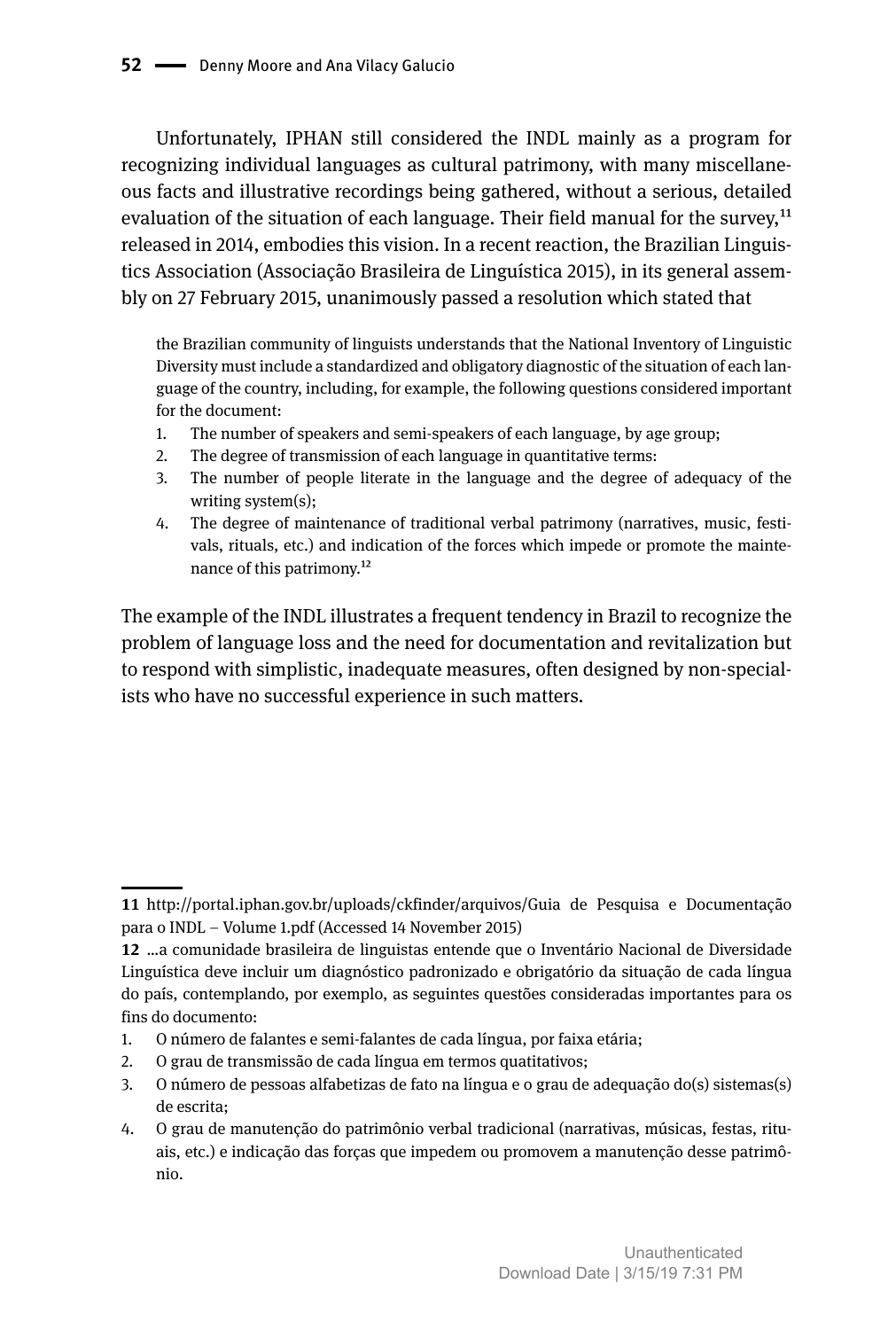#### **6.2 The Brazilian national demographic census of 2010 and the indigenous languages**

Another recent initiative of the Brazilian federal government, which seemed promising, is the inclusion in the Brazilian national demographic census of a question on which language(s) the respondent speaks. This would have been extremely useful for evaluating the status of immigrant languages such as Pomerano or Japanese, whose numbers and geographical distribution are not known with precision. Unfortunately, for reasons of economy, only indigenous respondents were asked which languages they spoke.

The census takers used handheld Personal Digital Assistants (PDAs) to enter the data from the Brazilian census of 2010. Maximum efficiency and accuracy could be achieved by having an exhaustive list of all languages and their alternate names and spellings in the PDA. By entering the first three letters of the language name the census worker would be presented with alternatives from which he could select the correct entry. Writing out the names is much slower and more prone to error. Presumably a definitive list of languages will eventually be produced by the INDL, but a reasonable list was needed by 2009 to prepare for the census of 2010. So a database of all indigenous languages was requested from the GTDL by the census planners of the IBGE.

This provoked the old confusion between ethnic names and languages and between population and speaker numbers. Speaker numbers were not included in the PDAs and were only useful for forming expectations of the tasks involved in the census, but in order to be of any value, they still needed to be correct figures and the old confusion between speaker numbers and population figures had to be worked through. The database adopted by the GTDL, which would become the definitive classification for the federal government, had four main columns: (1) the genetic classification of the language (its family), (2) the "language of classification" (a language defined as a group of varieties which are mutually intelligible with each other but not with other languages), (3) the "language of identification" (basically the name of an ethnic group), and (4) subgroups, alternate names and spellings of the ethnic names. Often the third column contained names of ethnic groups who speak the language indicated in the second column. For example, Wari' would be the entry in the second column as the language of classification and the groups who speak mutually intelligible dialects belonging to the Wari' language (Oro Nao', Oro Won, etc.) would be in the third column, with the first column indicating the name of the family, Txapakura. In this way the maximum of information was there. The idea was that if a respondent said he spoke Wari' or if he said he spoke Oro Nao' either answer could be put into the table and understood.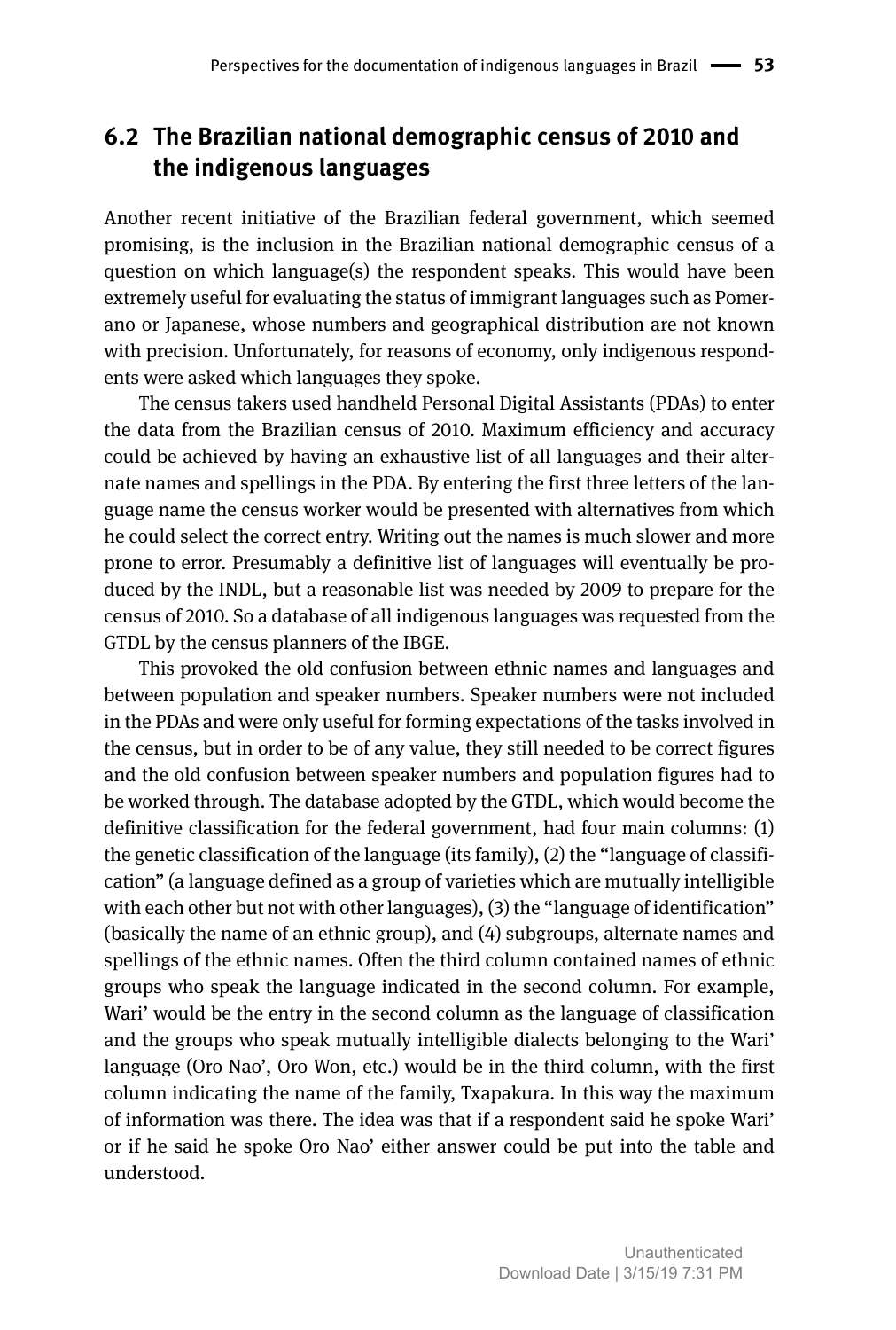The IBGE was puzzled that the indigenous groups do not have separate names for their languages and religions as many societies do. Partly because of this they removed the second column twice, with the majority of the GTDL opting to reinsert it. The classification of the IBGE is official for all of Brazil, including the Ministry of Education, the FUNAI, and other government entities. So it was essential that it should be technically accurate and understood properly.

A further difficulty was that many names of languages of the past had to be included in the database, since some respondents would claim to speak them. There are incentives in Brazil for establishing indigenous identity, such as medical care and land rights. Also if people can recall or learn something of an ancestral language they may feel that they speak it to a certain extent. There are potential legal and administrative problems associated with affirming that putative speakers of languages long considered extinct by authoritative sources really speak them. As a means of avoiding such uncertain claims, the languages in question were designated as "without current classification" in the first column (language family), since there was no basis for equating the putative present version of the language with a historical antecedent. For example, the presumably extinct language Tupinambarana was designated "without current classification" in the language family column rather than designated as Tupi or Tupi-Guarani, pending an investigation of its contemporary status.

In spite of all the precautions of the GTDL, when the results of the 2010 census were published in the press the linguists of Brazil were stunned that the census claimed not the 150 indigenous languages roughly estimated on the basis of consults with researchers working with indigenous groups nor the older number of 180, but rather 274! That was considerably higher than the 209 languages of identification (ethnic names) that were declared by the indigenous people interviewed by the census, the difference being made up of self-declared speakers of languages generally thought to be extinct or perhaps poorly identified languages. For example, 251 respondents supposedly spoke Tupinambarana, which is considered to have disappeared in colonial times (Aikhenvald 2012: 39). For some languages the results were reasonable. For others they were strange. For example, in Table 1.13 of the 2010 census results $13$  only one speaker of Gavião of Rondônia is listed, though there are at least 400, based on Moore's decades of experience with the group. Looking into the data, an IBGE worker stated that all of the Gavião except one declared themselves speakers of "Tupi-Mondé", the neologism indicating one branch of the Tupi family. This is doubtful since older speakers prob-

**<sup>13</sup>** ftp://ftp.ibge.gov.br/Censos/Censo\_Demografico\_2010/Caracteristicas\_Gerais\_dos\_ Indigenas/pdf/tab\_1\_13.pdf (Accessed 14 November 2015)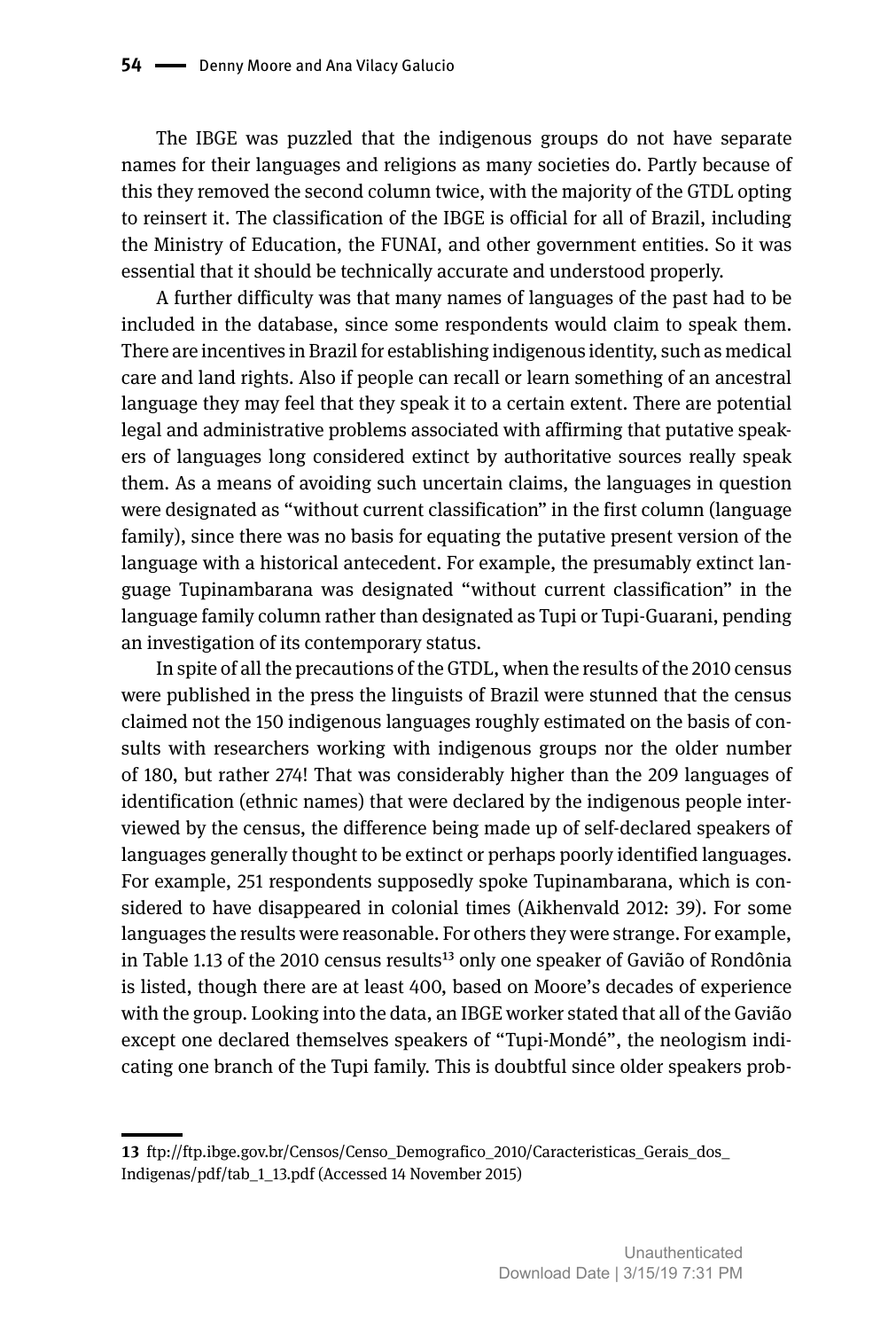ably do not even know this term. Serious overestimates of speaker numbers also occur in the same region. For example, in the IBGE table the number of speakers of Paiter (Suruí of Rondônia) is more than double the population. There are five speakers of Aruá, according to Moore's 2010 survey, but the census claims 189. It is perhaps possible to go to the original data collected during the demographic census and resolve some of the problems, but this has not been systematically done and there is danger that the strange numbers and classification will be used for language policy, with possible negative consequences. A much more realistic answer to the question of which and how many indigenous languages are spoken in Brazil was one of the expected results of the Survey of Linguistic Diversity (Inventário National de Diversidade Linguística), discussed in section 6.1.

# **7 Perspectives for language documentation and revitalization in Brazil**

A number of topics have been discussed above which are relevant for language documentation, and some history of major macro forces and initiatives has been outlined briefly. Clearly, the macro forces are unique to Brazil, without close counterparts in more developed countries. With considerable effort it has generally been possible to channel these forces in rational, useful directions. Opposition to documentation programs and to gathering realistic information on the indigenous languages and their speakers has not had much success and grows weaker. The possibility of an intelligent survey of the situation of the native languages of Brazil remains to be determined. If a survey with well-planned diagnostic content, as suggested by the Brazilian Linguistics Association, is in fact conducted it should be possible to obtain an accurate panorama of what is happening to the indigenous languages and identify the factors that affect their vitality. The results of programs for bilingual education, language revitalization, and language documentation could be evaluated, for the first time, to understand what works, what does not work, and why. This information is fragmentary and unsystematic at the present, a fact that has made quality control a major problem in language programs.

Favorable factors for the native languages of Brazil are the enthusiasm of the indigenous groups for language documentation and maintenance, also their increasing technical competence. Training in documentation for indigenous peoples needs to continue, with safe, organized repositories for the documentation produced. The Brazilian community of scientific linguists is increasingly knowledgeable about documentation and including it in their work. The federal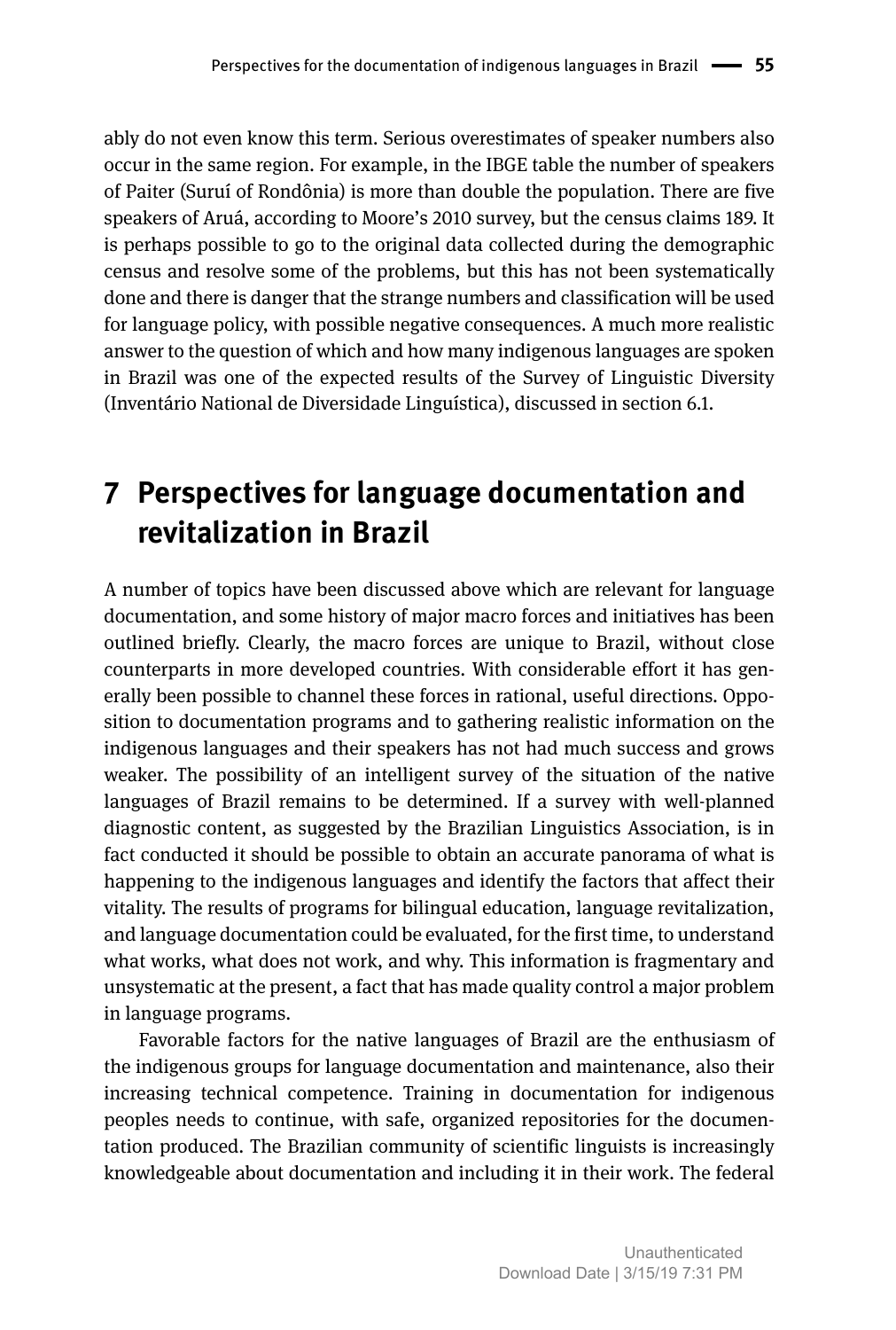government is basically favorable, though specific agencies are not necessarily prepared for tasks involving native languages, which are, for the unaccustomed, exotic, complex objects. Growth in institutional capacity is important, such as the implementation of the two professional digital language archives in the country.

## **References**

- Aikhenvald, Alexandra Y. 2012. *Languages of the Amazon*. Oxford: Oxford University Press. Anchieta, José de. 1595. *Arte e grammatica da língua mais usada na costa do Brasil* [Art and
- grammar of the language most used on the coast of Brazil]*.* Coimbra: Antônio Mariz. Associação Brasileira de Linguística. 2015. *Letter to the President of IPHAN*, Jurema de Sousa

Machado, 12 April 2015.

- Benedicto, Elena, Demetrio Antolín, Modesta Dolores, M. Cristina Feliciano, Gloria Fendly, Tomasa Gómez, Baudillo Miguel, and Elizabeth Salomón. 2007. A Model of Participatory Action Research: the Mayangna Linguists' Team of Nicaragua. In Maya Khemlani David, Nicholas Ostler, Caesar Dealwis (eds.), *Proceedings of the XI FEL Conference on 'Working Together for Endangered Languages – Research Challenges and Social Impacts*'*,* 29–35. Kuala Lumpur, Malaysia: SKET, University of Malaya and Foundation for Endangered Languages.
- Benedicto, Elena, Modesta Dolores & Melba McLean. 2002. Fieldwork as a participatory research activity: The Mayangna linguistic teams. In Julie Larson & Mary Paster (eds.), *Proceedings of the 28th Annual Meeting of the Berkeley Linguistics Society: General session and parasession on field linguistics*, 375–386*.* Berkeley, CA: University of California at Berkeley.
- Bontkes, William. 1968. Puruborá. Rio de Janeiro: [s.n.]. Arquivo lingüístico do Museu Nacional (ms.).
- Dixon, Robert. M. W. & Alexandra Y. Aikhenvald (eds). 1999. *The Amazonian languages.* Cambridge: Cambridge University Press.
- Dobrin, Lise M. 2008. From linguistic elicitation to eliciting the linguist: Lessons in community empowerment from Melanesia. *Language* 84 (2). 300–324.
- Dorian, Nancy C. 1987. The value of language-maintenance efforts which are unlikely to succeed. *International Journal of the Sociology of Language* 1987 (68). 57–67.
- Galucio, Ana Vilacy, J. E. Puruborá & P. Aporete Filho. 2013. *Vocabulário ilustrado Animais na língua Puruborá* [Illustrated vocabulary – Animals in the Puruborá language]. Belém: MPEG.
- Galucio, Ana Vilacy. 2005a. Puruborá: notas etnográficas e linguísticas recentes [Puruborá: recent ethnographic and linguistic notes]. *Boletim do Museu Paraense Emilio Goeldi*. *Série Ciências Humanas, Belem* 1 (2). 159–192.
- Galucio, Ana Vilacy. 2005b. *Proposta de ortografia para a língua Puruborá* [An orthography proposal for the Puruborá language], (ms.).
- Galucio, Ana Vilacy & Nilson Gabas Jr. 2002. Evidências de agrupamento genético Karo-Puruborá, tronco Tupi [Evidence for the genealogical grouping Karo-Puruborá, Tupi stock]. Paper presented at the *XVII Encontro Nacional da Associação Nacional de Pós-graduação de Letras e Linguística*, Gramado, Brazil.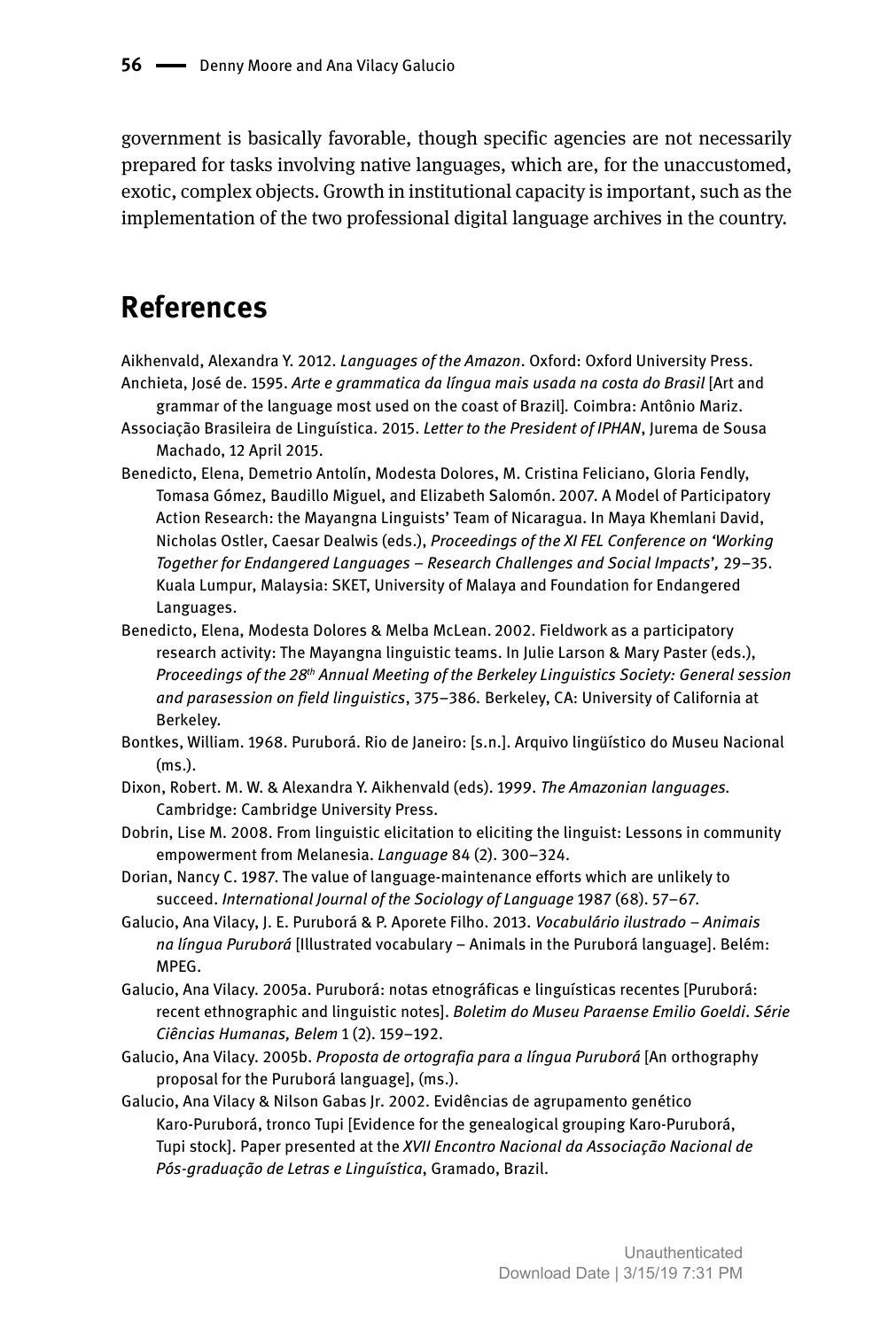- Grupo de Trabalho da Diversidade Linguística do Brasil (GTDL). 2008. *Relatório de atividades do Grupo de Trabalho da Diversidade Linguística do Brasil (2006–2007)* [Report of the activities of the Work Group on the Linguistic Diversity of Brazil (2006–2007)]. Brasília: IPHAN.
- Guerra, Mariana de Lacerda. 2004. *Aspects of Surui phonology and phonetics*. Brussels: Laboratoire de Phonologie, Université Libre de Bruxelles, Memoire de DEA.
- Himmelmann, Nikolaus P. 2006. Language documentation: What is it and what is it good for? In Jost Gippert, Nikolaus P. Himmelmann & Ulrike Mosel (eds), *Essentials of language documentation*, 1–30. Berlin: Mouton de Gruyter.
- Koch-Grünberg, Theodor. 1932. Wörterlisten Tupi, Maué und Purúborá. *Journal de la Societé des Américanistes* 24. 31–50.
- Meira, Sérgio & Bruna Franchetto. 2005. The Southern Cariban languages and the Cariban family. *International Journal of American Linguistics* 71 (2). 127–190.
- Meyer, Julien. 2012. La parole sifflée en amazonie. In Apollinaire Anakesa (ed.), *Homme, nature, patrimonialisation: Traditions et pratiques, discours et représentations, connaissances et savoirs dans les cultures plurielles de la Guyane et de la Caraïbe*, DVD-ROM, Cayenne, France.
- Meyer, Julien & Denny Moore. 2013. Arte verbal e música na língua Gavião de Rondônia: metodologia para estudar e documentar a fala tocada com instrumentos musicais [Verbal art and music in the Gavião language of Rondônia: methodology for the study and the documentation of speech played on musical instruments]. *Boletim do Museu Goeldi* 8 (1). 113–128.
- Moore, Denny. 1984. *Syntax of the language of the Gavião Indians of Rondônia, Brazil*. New York: City University of New York Graduate School doctoral dissertation.
- Moore, Denny. 1989. *Lista de palavras Puruborá*. Belém: Museu Paraense Emílio Goeldi. Arquivo Lingüístico do MPEG, (ms.).
- Moore, Denny. 1999. Tonal system of the Gavião language of Rondônia, Brazil, in Tupian perspective. In Shigeki Kaji (ed.), *Proceedings of the Symposium Cross-Linguistic Studies of Tonal Phenomena: Tonogenesis, Typology, and Related Topics,* 297–310. Tokyo: Institute for the Study of Languages and Cultures of Asia and Africa (ILCAA), Tokyo University of Foreign Studies.
- Moore, Denny, Ana Vilacy Galucio & Nilson Gabas Jr. 2008. O Desafio de documentar e preservar as línguas Amazônicas [The challenge of documenting and preserving the Amazonian languages], *Scientific American (Brasil) Amazônia (A Floresta e o Futuro)*, 3. 36–43
- Moore, Denny & Julien Meyer. 2014. The study of tone and related phenomena in an Amazonian tone language : Gavião of Rondônia. In Steven Bird and Larry Hyman (eds.), *How to study a tone language*. *Language Documentation & Conservation Special Publication* 8. 613–636. http://hdl.handle.net/10125/24618 (accessed 22 September 2015).
- O'Meara, Carolyn & Octavio Alonso González Guadarrama. This volume. Accessibility to results and primary data of research on indigenous languages of Mexico. In Gabriela Pérez Báez, Chris Rogers & Jorge Emilio Rosés Labrada (eds.), Language documentation and revitalization in Latin American contexts, 59–79. Berlin and Boston: Mouton de Gruyter.
- Rodrigues, Aryon. D. 1986*. Línguas brasileiras: para o conhecimento das línguas indígenas*  [Brazilian languages: for the knowledge of the indigenous languages]*.* São Paulo: Loyola.